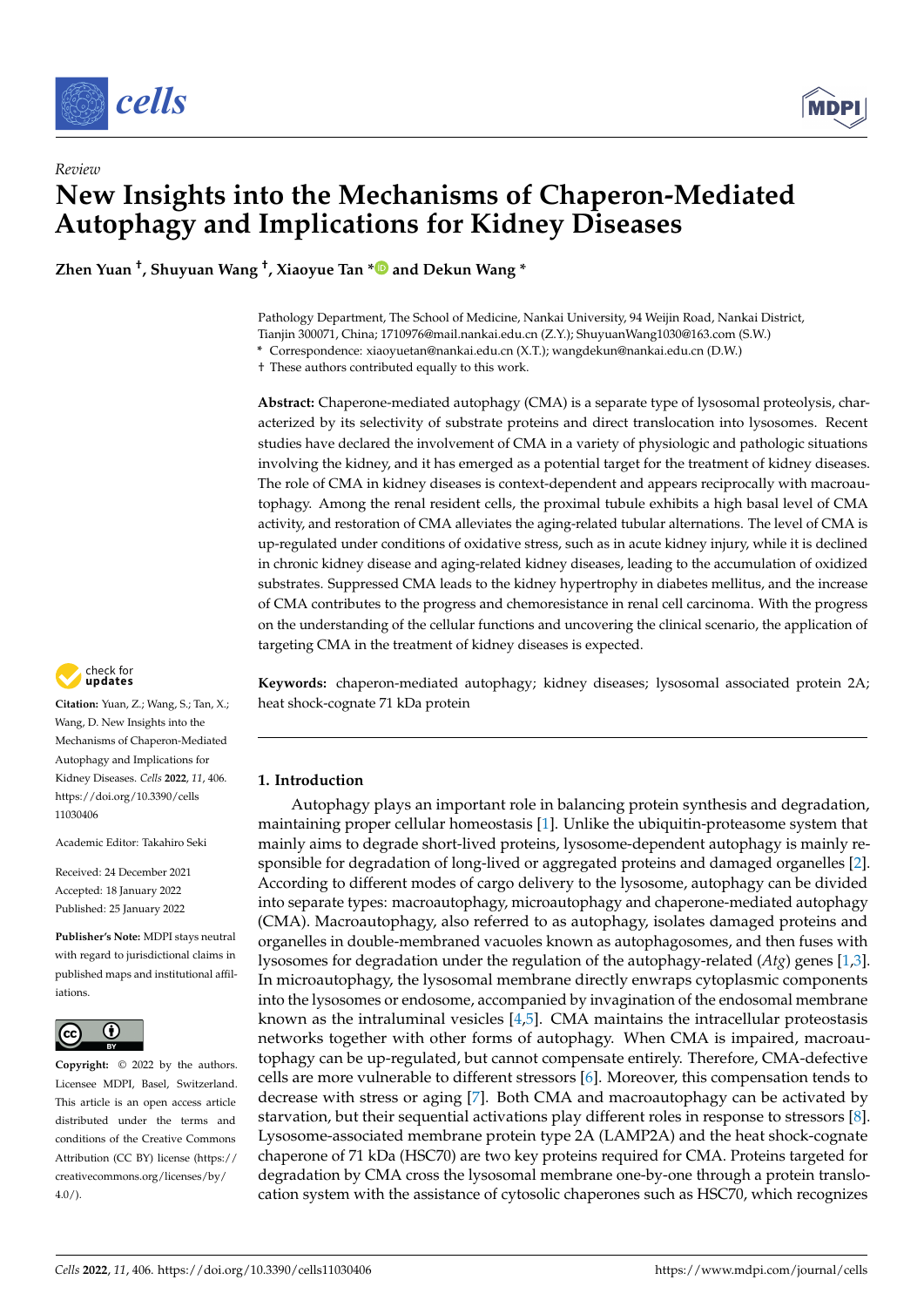and binds a KFERQ-like pentapeptide motif in the substrate protein [\[9,](#page-11-8)[10\]](#page-11-9). The interaction between KFERQ-like motif and HSC70 is not only involved in CMA, but also participates in endosomal-microautophagy and chaperone-assisted selective autophagy, while LAMP2A only occurs in CMA [\[11\]](#page-11-10).

Almost all mammalian cell types show a basal CMA; however, liver and kidney have the highest percentage of protein containing a KFERQ-motif [\[12\]](#page-11-11). Glomerular podocytes have a high level of basal macroautophagy, and CMA is the predominant form of autophagy in the tubular system [\[13\]](#page-11-12). The relevance of this high level of CMA activity on proximal tubule physiology and pathophysiology has been well documented previously [\[14\]](#page-12-0). With the advances in the technique and molecular insights on CMA, more and more evidence on the role of CMA in distinct kidney diseases is emerging. It has been proven that CMA is involved in the progression of renal cancer and chemoresistance in renal cell carcinoma (RCC) patients [\[15\]](#page-12-1). Under the condition of oxidation, as with acute kidney injury (AKI), CMA is up-regulated to selectively degrade misfolded, oxidized, or damaged cytosolic proteins. In chronic kidney disease (CKD) and aging-related kidney disease, the CMA is declined, leading to the accumulation of oxidized substrates [\[16](#page-12-2)[–19\]](#page-12-3). In diabetes mellitus, the CMA is decreased and the accumulation of paired-box protein (Pax2), a substrate important for renal growth, leads to kidney hypertrophy [\[20\]](#page-12-4). In this review, we focus on the progress with regard to the pathogenesis and implications of CMA in the kidney diseases.

#### **2. Biology of Chaperon-Mediated Autophagy**

The CMA process can be roughly divided into four steps: (1) binding to HSC70 and targeting to lysosomes; (2) binding to LAMP2A and unfolding; (3) translocation into the lysosomes; (4) degradation by luminal proteases (Figure [1\)](#page-2-0). Approximately 40% of proteins in mammalian proteomes contain a KFERQ-like motif and about 75% of proteins contain a KFERQ-like motif after post-translational modification (e.g., phosphorylation or acetylation) [\[21\]](#page-12-5), making CMA a crucial mechanism for the regulation of cellular proteostasis and adaptation of challenges.

A KFERQ-like motif is first identified by cytosolic HSC70 (cyt-HSC70), and they are then targeted to the surface of lysosomes where the substrate can bind to the 12-amino-acid cytosolic tail of LAMP2A [\[21,](#page-12-5)[22\]](#page-12-6). Subsequently, the substrate unfolds, which is necessary for translocation. The interaction drives the multimerization of LAMP2A into a 700 kDa protein complex, which is required for substrate translocation into the lysosome lumen [\[23\]](#page-12-7). This translocation complex acts as a transmembrane protein channel and interacts with heat shock protein 90 (HSP90) at the luminal side of the lysosomal membrane to maintain the stability of the multimeric assembly [\[24\]](#page-12-8). Later on, the substrates translocate into the lysosome lumen and then undergo a complete degradation by lysosomal proteases. HSC70 in lysosome lumen (lys-Hsc70) is also necessary for translocation, without which CMA cannot be performed [\[23\]](#page-12-7). After translocation, cyt-HSC70 is released from the translocation complex for binding new substrates to continuously maintain CMA activity, and lys-Hsc70 promotes the disassembly of LAMP2A multimerization complex into monomers to bind new substrates. Degradation of LAMP2A occurs in lipid microdomains of lysosomal membranes, executed by cathepsin A and metalloproteinase [\[9\]](#page-11-8) (Figure [1\)](#page-2-0).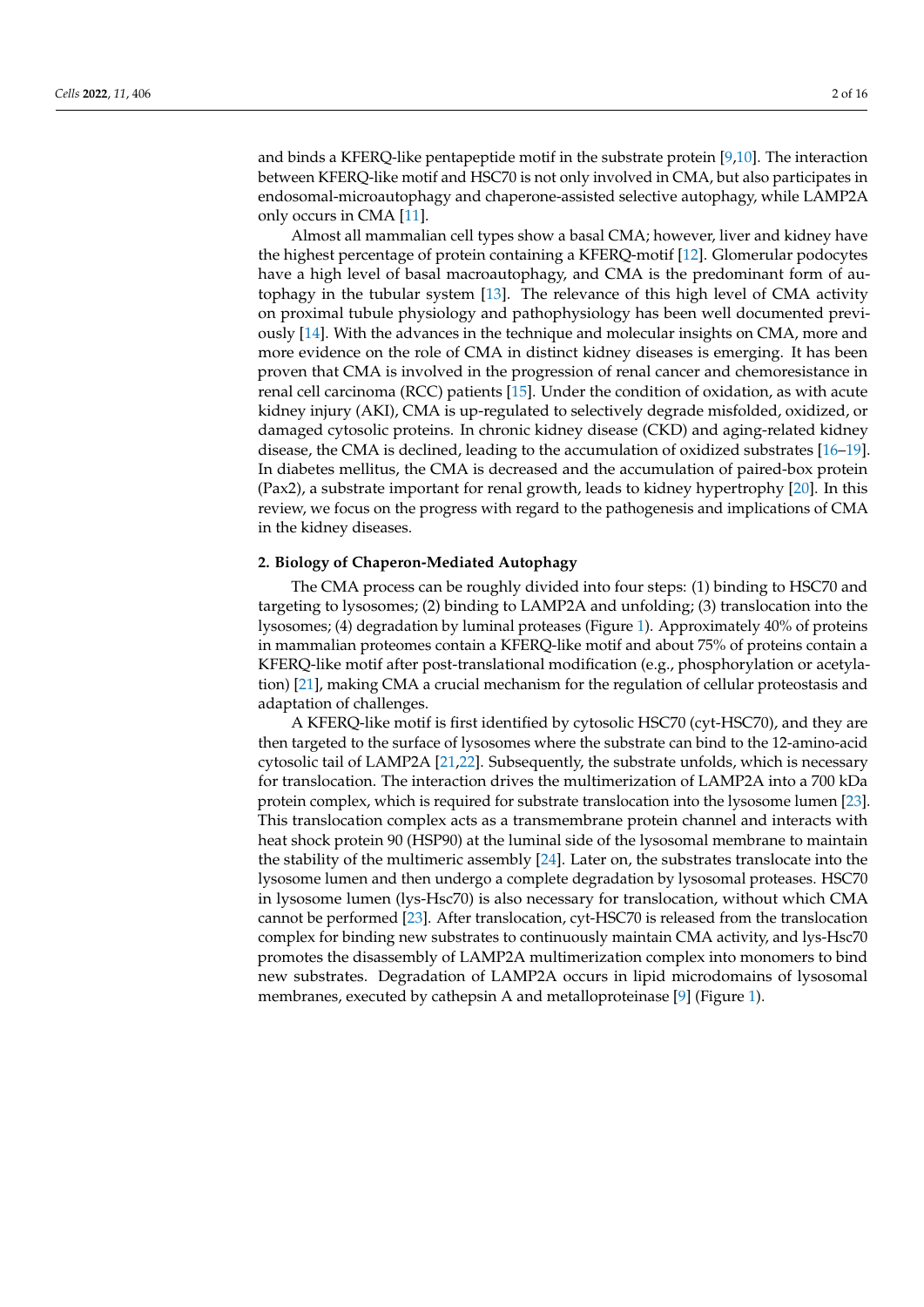<span id="page-2-0"></span>

Figure 1. Steps and lysosomal associated proteins involved in CMA. The KFERQ-like motif in strates are recognized by HSC70 in cytosological processes are recognized by  $\frac{1}{\sqrt{2}}$ , and the  $\frac{1}{\sqrt{2}}$  in complex binds to  $\frac{1}{\sqrt{2}}$ substrates are recognized by HSC70 in cytosol (step 1), and then substrate–chaperone complex binds  $\sim$ to LAMP2A at lysosomal membrane (step 2). Substrates binding drives the multimerization of LAMP2A that mediates the translocation of substrates (step 3), and this process is assisted with lys-HSC70 and HSP90. After translocating into lysosome lumen, substrates are rapidly degraded by luminal proteases (step 4) and the translocation complex is disassembled in lipid microdomains by cathepsin A and a metalloproteinase. GFAP and  $EFA\alpha$  are two factors involved in regulation of LAMP2A multimerization in a GTP-dependent manner. The mTORC2 complex and Akt1 exert as negative regulators on CMA, while PHLPP1 is an activator of CMA. CMA, chaperone-mediated autophagy; HSC70, heat shock cognate 71 kDa protein; GFAP, glial fibrillary acidic protein; EF1α, elongation factor1α; PHLPP1, pleckstrin homology (PH) domain and leucine-rich repeat protein phosphatase1; HSP90, heat shock protein 90; lys-HSC70, HSC70 in lysosome lumen; mTORC2, mammalian TOR complex 2.

## **3. Regulation of CMA**

Abnormal CMA activities have been correlated with disease occurrence, which reveals the importance of a tight regulation of CMA. Two major regulation centers, LAMP2A and HSC70, are both critical to the rates of this pathway. Since cyt-HSC70 is often in excess, LAMP2A appears to be the main target for CMA regulation [\[25\]](#page-12-9). In contrast to the de novo synthesis of LAMP2A, the direct changes in the stability of LAMP2A at the lysosomal membrane contributes more to CMA regulation [\[23\]](#page-12-7). LAMP2A stability has been shown to be regulated by cytosolic signaling pathways and some molecules at the lysosomal membrane, such as the glial fibrillary acidic protein (GFAP)/elongation factor 1α (EF1α) proteins [\[26\]](#page-12-10) and the mammalian target of rapamycin complex 2 (mTORC2)/ serine/threonine kinase 1(Akt1)/ pleckstrin homology (PH) domain and leucine-rich repeat protein phosphatase1 (PHLPP1) axis [\[27\]](#page-12-11). Besides, the activation of CMA is also regulated by the acidic pH in lysosomes, which is critical for maintaining the activity of lysosomal proteases and the stability of Lys-HSC70.

## *3.1. Regulation of LAMP2A*

Among the processes of CMA, substrates binding to LAMP2A is the rate-limiting step. Therefore, levels of LAMP2A at the lysosomal membrane are directly correlated with CMA activity, which is regulated by de novo synthesis, redistribution, and its degradation [\[25](#page-12-9)[,28](#page-12-12)[,29\]](#page-12-13).

LAMP2A de novo synthesis occurs when CMA is in demand. Under oxidative conditions, the transcription factors NFE2L2 and NRF2 promote *Lamp2a* transcription [\[30\]](#page-12-14),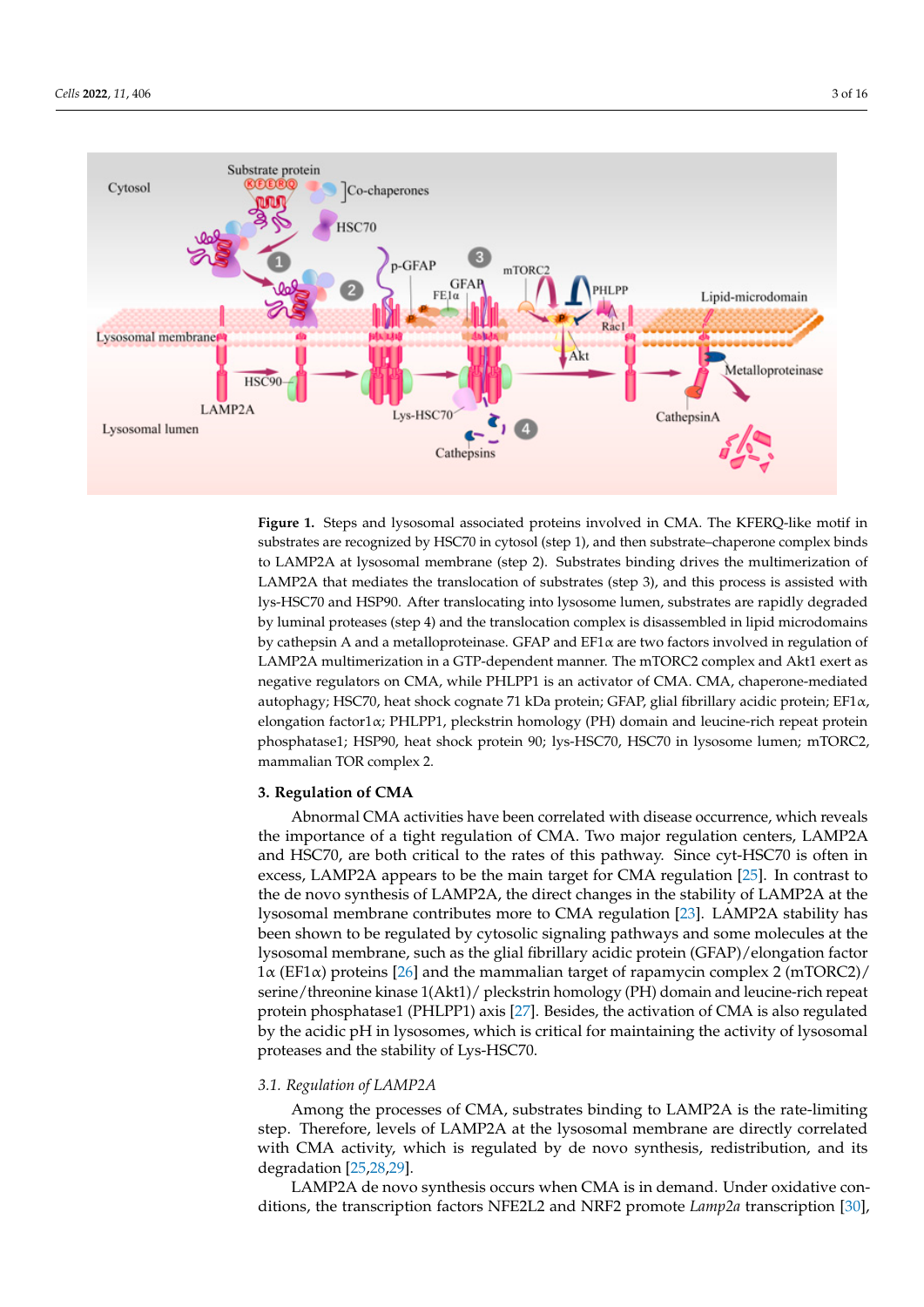performing a positive regulation on oxidation-induced CMA. As a response to DNA damage, CMA is activated with an increase of LAMP2A levels, both at the protein and mRNA levels [\[31\]](#page-12-15). During T cell activation, transcription factor NFAT1 directly initiates the transcription of *Lamp2a* [\[32\]](#page-12-16). Besides, signaling through retinoic acid receptor α (RARα) has been found to have an inhibitory effect on *Lamp2a* transcription [\[33\]](#page-12-17).

LAMP2A multimerization is a critical step during CMA. GFAP and  $EFA\alpha$  are two factors involved in regulation of LAMP2A multimerization in a GTP-dependent manner [\[26\]](#page-12-10). Unphosphorylated GFAP stabilizes the LAMP2A multimeric complex by preventing disassembly. As a reaction to GTP,  $EFA \times B$  is released from the lysosomal membrane and p-GFAP preferentially binds its unphosphorylated counterpart released from LAMP2A [\[21\]](#page-12-5). The detachment of GFAP from LAMP2A promotes the disassembling of LAMP2A multimerization and the mobilizing of LAMP2A to specific microdomains for cleavage [\[26\]](#page-12-10), subsequently blocking the CMA.

LAMP2A redistribution is regulated by changes in the lipid composition of the lysosomal membrane. Only LAMP2A outside of the lipid-rich domain is able to multimerize. In the state of low CMA activity, LAMP2A preferentially localizes in specific lysosomal membrane microdomains of specific lipid (enriched in glycosphingolipids and cholesterol) and protein constituents, favoring the cleavage of LAMP2A by metalloprotease and cathepsin A. Once CMA is activated, LAMP2A is excluded from lipid-enriched microdomains and turns into multimerization, mediating translocation of substrates [\[28\]](#page-12-12). This can explain the phenomenon that disrupting membrane cholesterol increases the CMA-mediated degradation of long-lived proteins [\[28\]](#page-12-12).

Cathepsin A regulates LAMP2A degradation through its serine protease activity [\[29\]](#page-12-13). This process can be promoted by divalent cations, such as Ca2+, in different physiological conditions. In patients with galactosialidosis, detective cathepsin A leads to enhanced CMA with abnormally high levels of LAMP2A [\[29\]](#page-12-13).

#### *3.2. Regulation of Chaperones*

Cyt-HSC70 is the only chaperone interacting directly with the substrate that is mainly responsible for recognizing and binding KFERQ-like motifs for degradation via CMA [\[22\]](#page-12-6). Indeed, cyt-HSC70 also acts as a substrate protein with targeting motifs for CMA in its amino acid sequence [\[34\]](#page-12-18). The other form of HSC70 (lys-HSC70) is located within the lysosome, which is essential for translocation. The blockage of CMA makes no difference on the content of HSC70 in lysosomes, suggesting that lys-HSC70 is unlikely to approach the lysosomal lumen via CMA [\[6\]](#page-11-5). The lysosomes lack of lys-HSC70 are incapable to perform CMA, where they can bind substrates but cannot complete translocation [\[35\]](#page-12-19). However, the presence of lys-HSC70 makes the CMA-inactive lysosomes sufficient for CMA. Under the condition of prolonged starvation, the number of lys-HSC70 molecules within the lysosome as well as the number of lysosomes containing lys-HSC70 are both increased [\[8\]](#page-11-7), suggesting the increased CMA activity regulated by lys-HSC70.

HSP90, another key chaperone, presents on both sides of the lysosomal membrane. HSP90 is necessary to guarantee the stability of LAMP2A at the lysosomal membrane while transitioning be-tween the monomeric and the multimeric membrane complexes. In the absence of HSP90, LAMP2A is shown to be more susceptible to proteolytic cleavage [\[23\]](#page-12-7).

Besides the two major chaperones involved in CMA, HSC70 and HSP90, there are a subset of co-chaperones which are also responsible for this process, including HSP40, Bcl-2 associate athanogene 2 (BAG-1), hsc70-hsp90 organizing protein (HOP), and hsc70 interacting protein (HIP) [\[36\]](#page-12-20).

#### *3.3. Regulation of Lysosomal PH*

An acidic luminal pH is a feature of lysosomes, and the acid-base balance in lysosomal lumen is of particular importance. Lysosomal cathepsins are optimally active in the acidic pH which is provided by V-ATPases. The stability of lys-HSC70 is also highly dependent on lysosomal pH, where a small increase of acidic pH within the lysosome makes it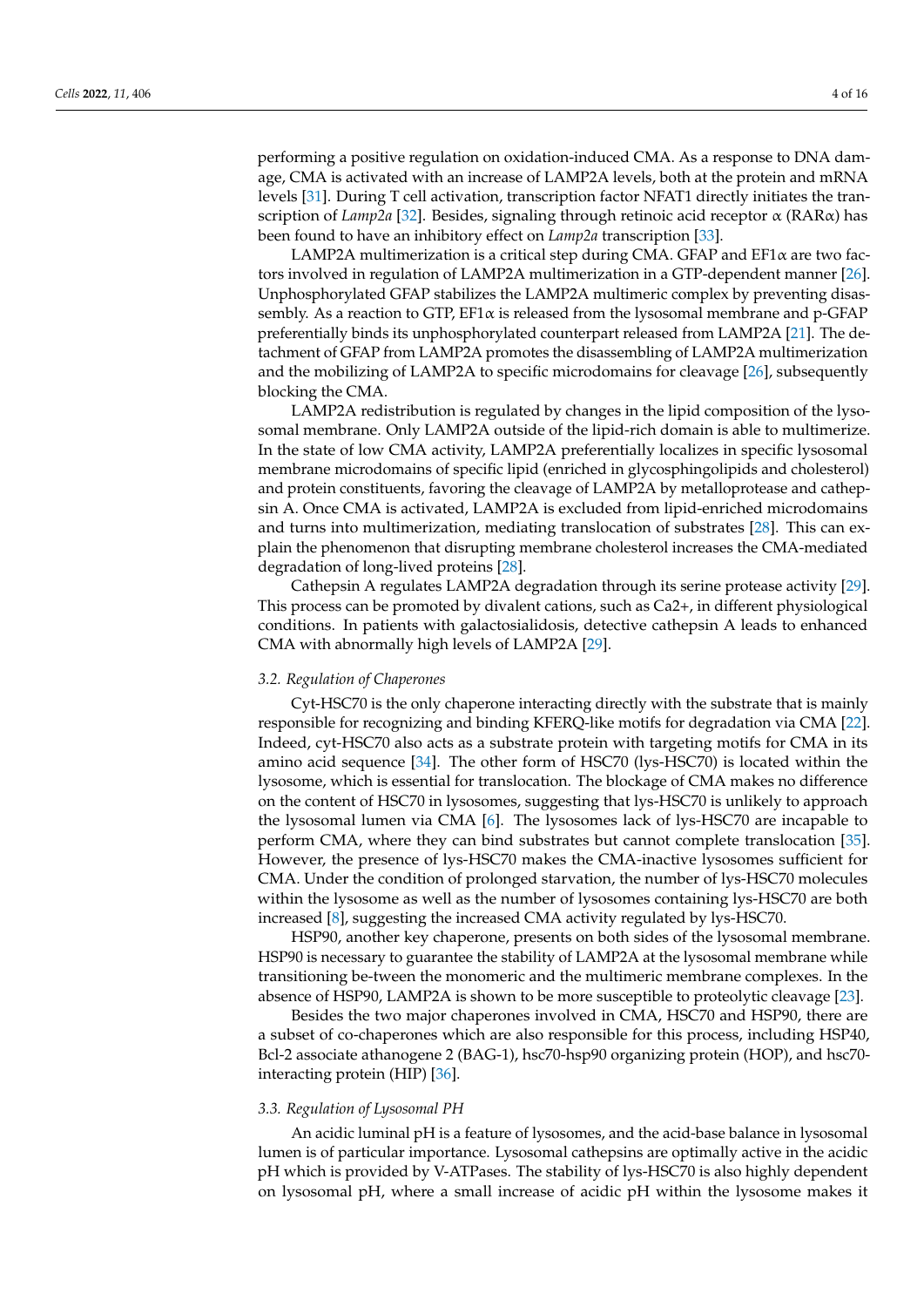unstable [\[34\]](#page-12-18). Exposure of renal cell lines, including MDCK, LLCPK and HK-2 cells, to high glucose concentrations increases intracellular acidification mediated by V-ATPase [\[37,](#page-12-21)[38\]](#page-12-22). Other conditions such as amino acid starvation or treatment with epidermal growth factor (EGF), increase V-ATPase-dependent lysosomal acidification as well, promoting proteolysis via CMA to generate more amino acids [\[39\]](#page-12-23).

In contrast, lysosomal proteolysis can be inhibited by weak bases, such as ammonia. In acidosis, the kidney produces and excretes ammonia to remove acids from the body, keeping an acid-base balance. When ammonia enters the lysosomes, it interacts with hydrogen ions and increases lysosomal pH, and therefore suppresses CMA activity. In vivo and in vitro studies have shown that ammonia induces renal hypertrophy, especially in tubule cells [\[40\]](#page-12-24). Notably, it is the increase of ammonia but not acidosis itself that promotes tubular hypertrophy. With changes in lysosomes pH and cathepsin activity [\[40,](#page-12-24)[41\]](#page-12-25), ammonia decreases the abundance of LAMP2A, and leads to the accumulation of KFERQ-containing proteins. In renal tubular cells, ammonia also decreases degradation of critical transcription factor Pax2, stimulating expression of specific proteins regulating cell growth [\[42\]](#page-13-0). Additionally, acidosis activates early genes related to growth, therefore promoting protein synthesis. Apart from acidosis, chronic exposure to oxidative stress, as an in vitro model of aging, can promote alkalization of the lysosomal pH and thus reduce CMA activity [\[43\]](#page-13-1).

## *3.4. Regulate Molecules of CMA*

Although many regulatory mechanisms are yet to be discovered, multiple factors have been revealed to participate in the regulation of CMA, such as the GFAP/EF1 $\alpha$  proteins and the mTORC2/Akt1/PHLPP1 axis. As mentioned above, GFAP and  $EFA\alpha$  modulate LAMP2A assembly in a GTP-dependent manner. GFAP binding to LAMP2A stabilizes the multimeric complex, and  $EFA$ , a GTP-binding protein, is released from GFAP in the presence of GTP [\[26\]](#page-12-10). The lysosome-associated mTORC2 and its kinase substrate Akt1 exert a negative regulation on CMA, whereas PHLPP1 is an activator of CMA. In the basal CMA, phosphorylation of lysosomal Akt by TORC2 increases phosphorylation of GFAP, and this leads to disassembly of the CMA translocation complex at the lysosomal membrane [\[27\]](#page-12-11). When CMA is induced under stress, PHLPP1 is recruited at the lysosomal membrane in a Rac1-dependent manner, and it enhances CMA through the dephosphorylation of lysosomal Akt, thus stabilizing the translocation complex [\[27\]](#page-12-11). There is a positive-feedback loop between mTORC2 and Akt, downstream of the insulin (INS)–phosphatidylinositol 3-kinase (PI3K)–3-phosphoinositide–dependent protein kinase 1 (PDPK1) pathway [\[44\]](#page-13-2). Apart from mTORC2 and PHLPP1, Akt is also modulated by INS-PI3K-PDPK1 pathway in CMA [\[45\]](#page-13-3). Inhibition of class-I PI3K or PDPK1 could activate CMA, while selective inhibition of class III PI3Ks cloud not [\[45\]](#page-13-3). Interestingly, some of these regulators also contain a KFERQ-like motif, such as GFAP,  $EFI\alpha$ , TORC2 and Akt, suggesting that they can be regulated by CMA as well [\[26,](#page-12-10)[27\]](#page-12-11).

More and more factors were found to modulate CMA. For example, lysosomal p38 MAPK has been described to directly phosphorylate LAMP2A, activating CMA and protecting cells against stress [\[46\]](#page-13-4). Besides, histone deacetylase 10 (HDAC10), a member of class IIbHDACs, has been reported to deacetylate HSC70. In HDAC10 knockout cells, CMA is activated with increased LAMP2A levels and the accelerated degradation of the CMA substrate, but macroautophagy is unaffected, suggesting the involvement of HDAC10 in CMA regulation [\[47\]](#page-13-5). Another regulator, glucocorticoids (GC), has shown a negative regulatory effect on CMA, mediating by decreasing HSC70 in a glucocorticoid receptor-dependent manner [\[48\]](#page-13-6). Moreover, sirtuin 3 (SIRT3) has been reported to promote CMA to prevent lipid accumulation [\[49\]](#page-13-7). In HK-2 cells, long-term high-glucose culture decreases SIRT3 expression through activating Notch1/Hes1 signaling [\[50\]](#page-13-8), consistent with the declined CMA in diabetes.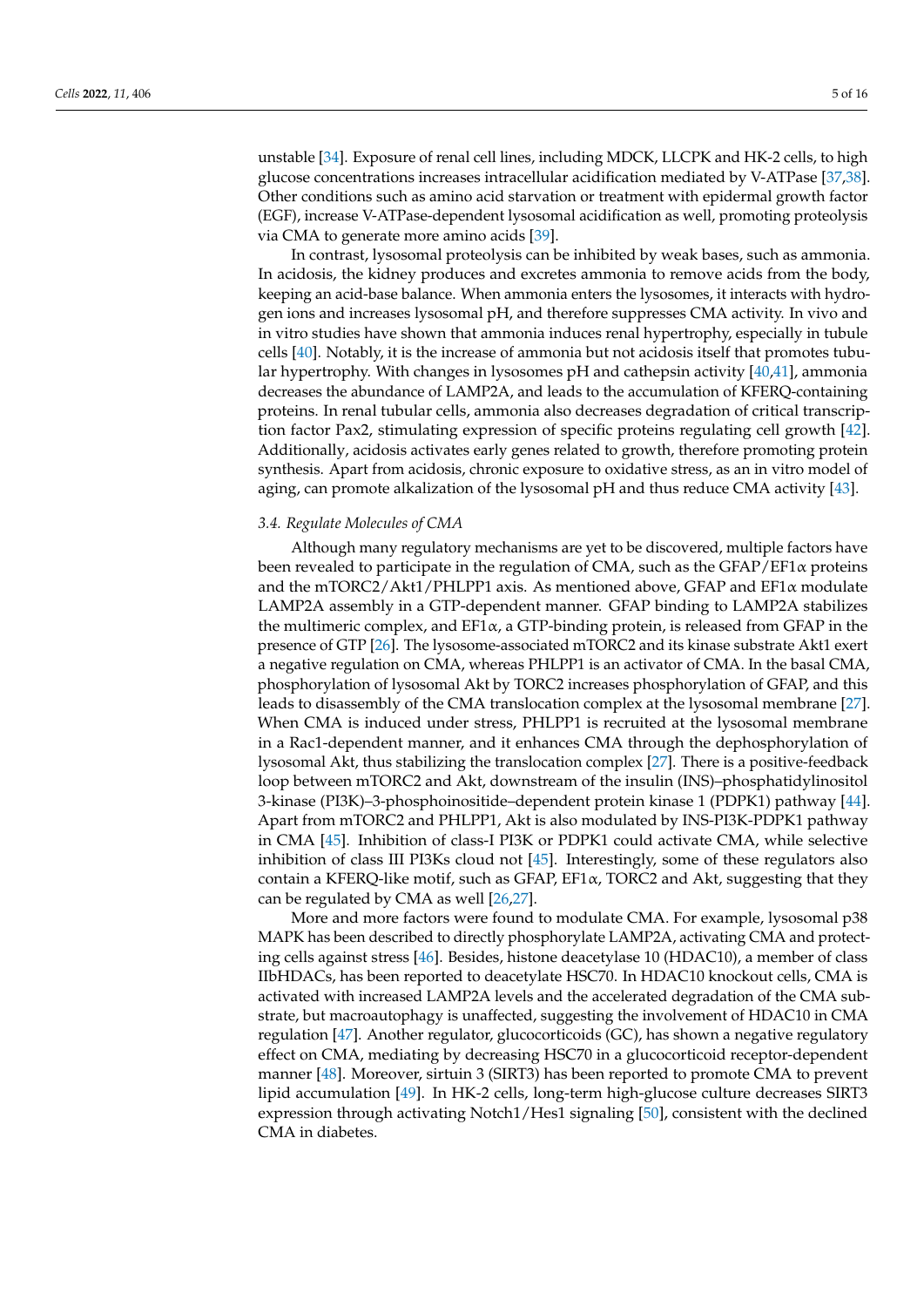## *3.5. Starvation*

Similar to macroautophagy, starvation has been confirmed as one of the best characterized stimuli for CMA. But the activation of CMA during starvation remains much longer, which is progressively activated at increased times of starvation [\[8\]](#page-11-7). Under nutrient removal conditions, macroautophagy achieves maximal activity at around 6h and decreases subsequently. In this process, intracellular components are degraded unselectively via macroautophagy to provide ingredients for synthesis of essential macromolecules. However, the increase of CMA activity appears after at least 8h of starvation and maintains relative activity up to 88h [\[8\]](#page-11-7). Under conditions of starvation beyond 8h, unselective degradation may no longer be beneficial, which could degrade essential components for cells. Therefore, CMA becomes the predominant form of proteolysis. CMA can selectively degrade nonessential proteins and recycle amino acids for essential cell processes, in addition, it can also prevent degradation of essential proteins, such as 20S proteasome [\[51\]](#page-13-9). For example, several glycolytic enzymes are degraded via CMA when glycolysis is reduced during starvation. Both in vitro and in vivo experiments have proved that the activation of CMA in starvation is mainly regulated by inhibited degradation of LAMP2A, so perhaps starvation reduces intralysosomal levels of cations, but not de novo synthesis [\[25](#page-12-9)[,29\]](#page-12-13). Besides, the long-lived Iκ-B (inhibitor of nuclear transcription factor NF-κB) is degraded by CMA during prolonged starvation, resulting in activation of NF-κB [\[52\]](#page-13-10).

CMA also plays an important role in lipid homeostasis during starvation. Lipolysis of triglyceride or lipid droplets (LD) generates free fatty acids (FFA) to provide energy. In starved rats, the degradation of LD-associated proteins PLIN2 and PLIN3 via CMA is enhanced and precedes macroautophagy [\[53\]](#page-13-11). The removal of LD proteins via CMA is necessary for the subsequent lipolysis, explaining the intracellular lipid accumulation in CMA defective cells [\[53\]](#page-13-11). Besides, sustained lipolysis contributes to ketone body formation, which activates CMA through oxidation of substrate proteins [\[54\]](#page-13-12). Ketone-induced CMA occurs in tissues that do not metabolize FFAs, therefore maintaining persistent proteolysis in prolonged starvation during a predominantly lipolytic stage, which creates a relationship between lipolysis and proteolysis [\[55\]](#page-13-13).

#### **4. Implication of CMA in the Kidney Diseases**

Approximately 30% of kidney proteins contain a KFERQ motif, including glycolytic enzymes, pyruvate kinase, α-microglobulin, transcription factors such as Pax2 and other substrates, all of which have shown to be relevant to kidney disease [\[14\]](#page-12-0) (Table [1\)](#page-5-0). More and more studies have suggested that CMA plays a significant role in kidney pathogenesis. For example, CMA has been found to be suppressed in diabetic mellitus, CKD, lysosomal storage disorders and obesity. In the conditions of AKI or hyaline droplet nephropathy, CMA is induced to serve as a defense for cell survival. Moreover, CMA plays a negative role in renal cancer and chemoresistance (Figure [2\)](#page-7-0).

<span id="page-5-0"></span>

| Table 1. Kidney diseases and the substrates associated with defects in CMA. |  |  |  |
|-----------------------------------------------------------------------------|--|--|--|
|                                                                             |  |  |  |

| <b>Disease</b>  | <b>Substrates</b> | <b>CMA Activity</b>                                                                                                            | <b>Roles of CMA</b>                                                | Reference |
|-----------------|-------------------|--------------------------------------------------------------------------------------------------------------------------------|--------------------------------------------------------------------|-----------|
| <b>Diabetes</b> | PKM2, GAPDH       | The excessive PKM2, GAPDH may<br>provide more energy for kidney<br>∿<br>hypertrophy by upregulating the<br>glycolysis activity |                                                                    | [20]      |
|                 | Pax2              | ∿                                                                                                                              | The decreased degradation of Pax2<br>results in kidney hypertrophy |           |
| Cystinosis      | N/A               | ∿                                                                                                                              | LAMP2A is mislocalized and CMA<br>is impaired                      | [56]      |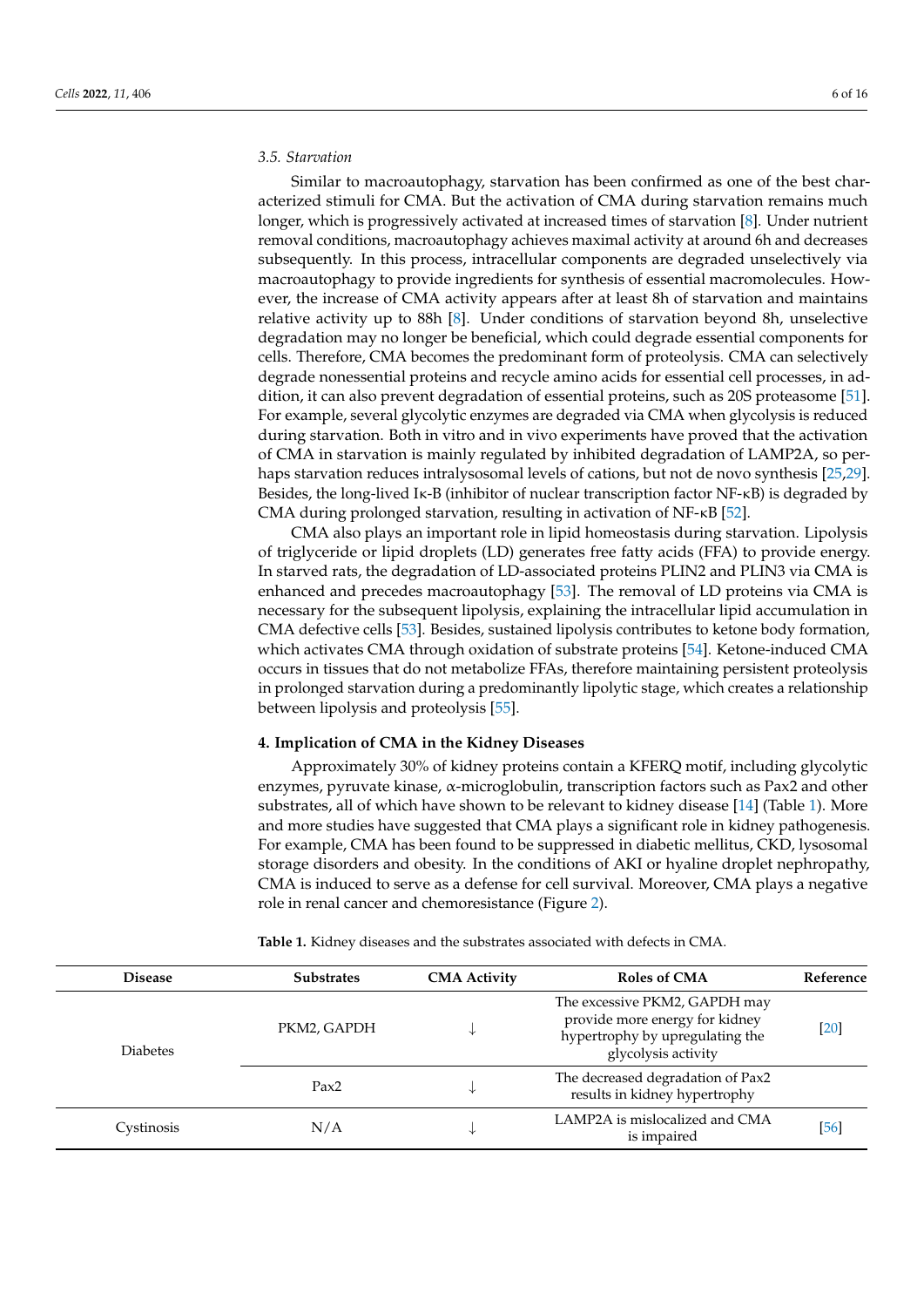| <b>Disease</b>                 | <b>Substrates</b>                                   | <b>CMA Activity</b> | <b>Roles of CMA</b>                                                                                                                      | Reference   |
|--------------------------------|-----------------------------------------------------|---------------------|------------------------------------------------------------------------------------------------------------------------------------------|-------------|
| Mucolipidosis Type IV          | GAPDH, RNase A                                      | ↓                   | The mutation in the TRPML1 leads to<br>MLIV and decreases CMA activity                                                                   | $[57]$      |
| Hyaline droplet<br>nephropathy | $\alpha$ 2-microglobulin                            | $\uparrow$          | Elevated proportion of direct uptake<br>$\alpha$ 2-microglobulin into lysosomes                                                          | [58, 59]    |
| Acute kidney injury            | GPX4                                                | $\uparrow$          | Ferroptosis is enchanced and<br>increased-CMA promotes the<br>degradation of GPX4                                                        | [60, 61]    |
| Aging                          | RNase A, GAPDH                                      | ↓                   | The decreased CMA leads to the<br>accumulation of oxidized substrates                                                                    | $[16 - 18]$ |
| Cancer                         | PKM <sub>2</sub>                                    | ↑                   | CMA promotes the proliferation and<br>invasion of renal carcinoma cells<br>through PKM2                                                  | $[62]$      |
| Starvation                     | nonessential proteins<br>(e.g., glycolytic enzymes) | $\uparrow$          | CMA provides amino acids for the<br>synthesis of essential proteins                                                                      | $[51]$      |
|                                | PLIN2, PLIN3                                        |                     | Lipolysis of LD generates free fatty acids<br>to provide energy and CMA promotes<br>degradation of LD-associated proteins.               | $[53]$      |
| Acidosis                       | Pax2, GAPDH                                         | ↓                   | The decreased degradation of Pax2<br>results in kidney hypertrophy.                                                                      | $[42]$      |
| High-fat diet/Obesity          | Pax2                                                | ↓                   | High-fat diet leads to decrease of Pax2<br>and AMPK and an increase of renal sEH,<br>mediating the renal injury                          | $[63]$      |
| Lupus nephritis                | <b>GAPDH</b>                                        |                     | Interfere with the endogenous<br>autoantigen processing and loading to<br>MHCII and lead to lower activation of<br>autoreactive T cells. | [64]        |
| Polycystic kidney disease      | N/A                                                 | $\downarrow$ ?      | Impaired CMA may be associated with<br>increased apoptosis and cyst growth.                                                              | [65, 66]    |
| IgAN/<br>Glomerulonephritis    | N/A                                                 | $\overline{\cdot}$  | N/A                                                                                                                                      |             |

**Table 1.** *C*ont.

↓, Decreased; ↑, Increased; ?, uncertain currently; CMA, chaperone-mediated autophagy; PKM2, pyruvate kinase M2; GAPDH, Glyceraldehyde-3-phosphate dehydrogenase; Pax2, paired box 2; LAMP2A, lysosome-associated membrane protein type 2A; MLIV, mucolipidosis type IV; TRPML1, transient receptor potential mucolipin-1; GPX4, glutathione peroxidase 4; PLIN2, perilipin 2; PLIN3, perilipin 3; LD, lipid droplet; sEH, soluble epoxide hydrolase; MHCII, major histocompatibility complex class II.

#### *4.1. Diabetic Renal Hypertrophy*

CMA is activated during starvation, whereas in conditions related to renal growth, CMA is down-regulated. In contrast to liver, muscle or other organs which undergo a mass loss of proteins, kidney hypertrophy occurs in certain intensely catabolic conditions, such as chronic kidney diseases, acidosis and diabetes [\[67,](#page-13-25)[68\]](#page-13-26). Pax2 is a substrate targeted for CMA and is a transcription factor critical for renal growth. In the model of streptozotocin (STZ)-induced acute diabetes mellitus, protein synthesis in the renal cortex is increased at three days and falls to the level equal to control rats at seven days, while proteolysis is decreased for at least seven days with the accumulation of CMA substrates (Pax2), indicating that reduced CMA may be the main reason for renal hypertrophy in diabetes mellitus [\[20\]](#page-12-4). Furthermore, diabetes mellitus is always accompanied by enhanced expression of growth factors within the kidney [\[69\]](#page-13-27). The suppression of CMA in acute diabetes is more likely induced by increased growth factors in the diabetic kidney but not acid loading [\[20\]](#page-12-4). Several growth factors in vitro have been shown to suppress CMA activity. In a renal tubular cell, epidermal growth factor (EGF) prolonged the half-life of proteins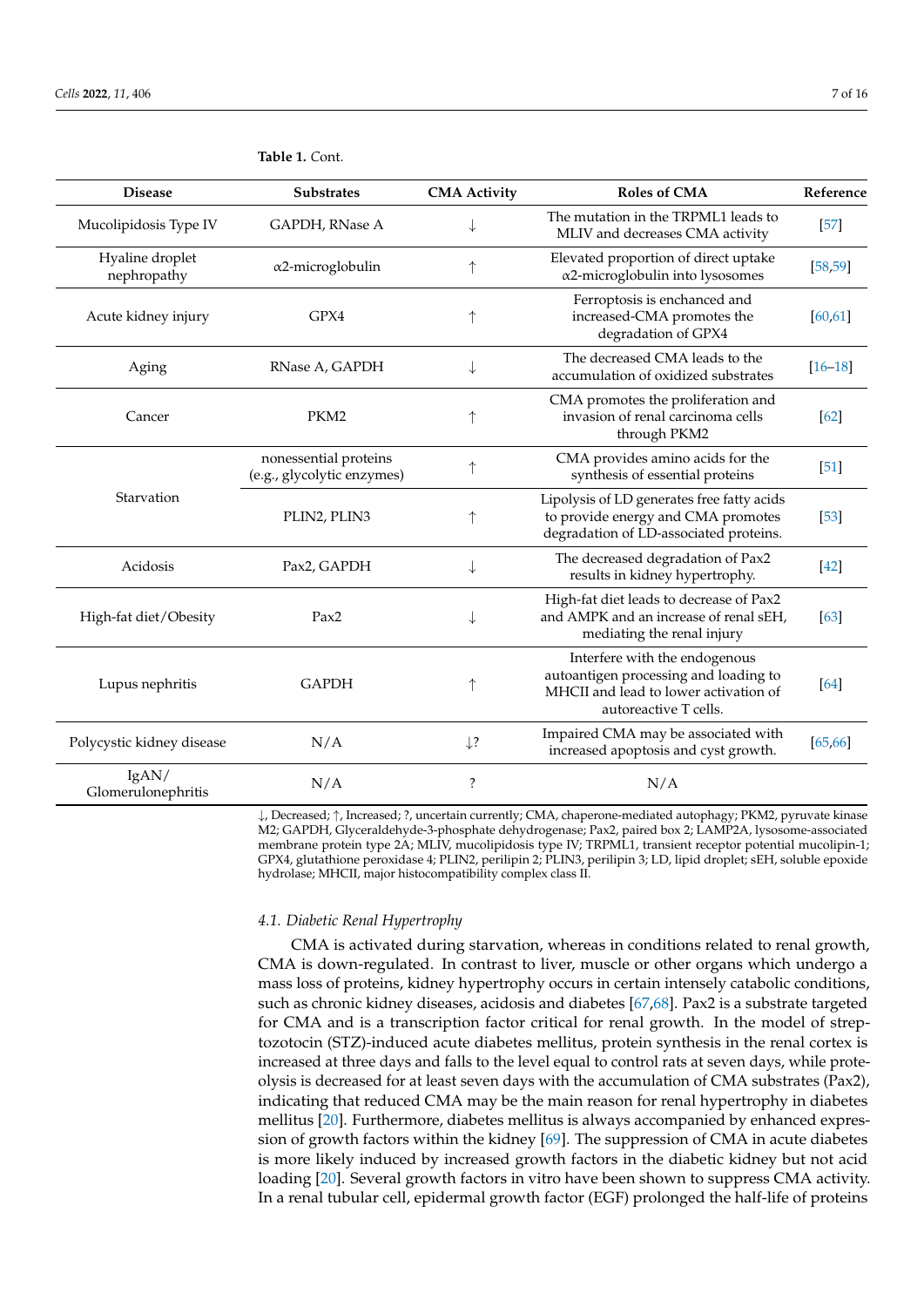targeted for CMA by 30% [\[70\]](#page-14-0). Proteolysis suppressed by EGF involves EGF-receptor tyro-sine autophosphorylation, activating Ras and, in turn, activating class-I PI3K [\[71\]](#page-14-1). Class-I PI3K is a key regulator of protein degradation and it has many different downstream pathr is a key regulator of protein degradation and it has many different downstream path-<br>ways, among which Akt and mTOR are two major pathways downstream of it. However, in renal tubular cells, EGF suppresses CMA and increases Pax2 abundance through the PI3K/Akt pathway, but does not involve mTOR [\[72\]](#page-14-2). However, not all growth factors have<br>subsidiation of fact an exploration. For we wake in subtrate MBK 52E calle numberlands an inhibiting effect on proteolysis. For example, in cultured NRK-52E cells, proteolysis including CMA was suppressed by EGF, accompanied by an increase of Pax2, but cannot be suppressed by transforming growth factor  $\beta$  (TGF-β) [\[42\]](#page-13-0). Instead of changing proteolysis, TGF-β promotes renal hypertrophy by preventing cell division [\[70\]](#page-14-0). Furthermore, ammonia can suppress CMA and promote renal growth under metabolic acidosis, as discussed above, but it does not affect protein synthesis, which is different from EGF and TGF- $\beta$  [42]. All of these suggest that under diabetic mellitus, the increased growth factors and suppressed mese suggest mat under diabelic memtus, the increased growth factors and<br>CMA with decreased degradation of Pax2 contribute to kidney hypertrophy.

<span id="page-7-0"></span>

creates a relationship between lipolysis and proteolysis [55].

**Figure 2.** The CMA activity in kidney disease. In physiological conditions (yellow box), CMA main-**Figure 2.** The CMA activity in kidney disease. In physiological conditions (yellow box), CMA mainproteins to generate amino acids (aa) during starvation. Abnormal down-regulated CMA activity has tains the intracellular homeostasis by degrading damaged proteins under stress and by degrading been found in acidosis, diabetes, high-fat diet/obesity and lysosomal storage disorders (blue box), while abnormal CMA is up-regulated under conditions of renal cancer and acute kidney diseases (red box). CMA, chaperone-mediated autophagy; PKM2, pyruvate kinase M2; Cath A, cathepsin A; aa, amino acid; Pax2, paired box 2; TRPML1, transient receptor potential mucolipin-1; GPX4, glutathione peroxidase 4.

#### *4.2. Lysosomal Storage Disorders (LSDs)*

LSDs are characterized by accumulative undegraded macromolecules in cells resulting from lysosomal dysfunction [\[73\]](#page-14-3). Cystinosis, a lysosomal storage disorder caused by defects in *Ctns*, is associated with defects in CMA. The abnormal localization of LAMP2A, locating to Rab11-positive vesicles instead of lysosomes, was observed both in *Ctns*-deficient fibroblasts and in *Ctns*−*/*<sup>−</sup> mice [\[56\]](#page-13-14), which results in impaired CMA. Kidney is the main target of cystinosis, and nephropathic cystinosis is associated with defective proximal tubule cell (PTC) functions. In *Ctns*−*/*<sup>−</sup> mice PTC [\[74\]](#page-14-4), mislocalization of LAMP2A leads to accumulation of CMA substrates and this is also shown in human PTC line with defective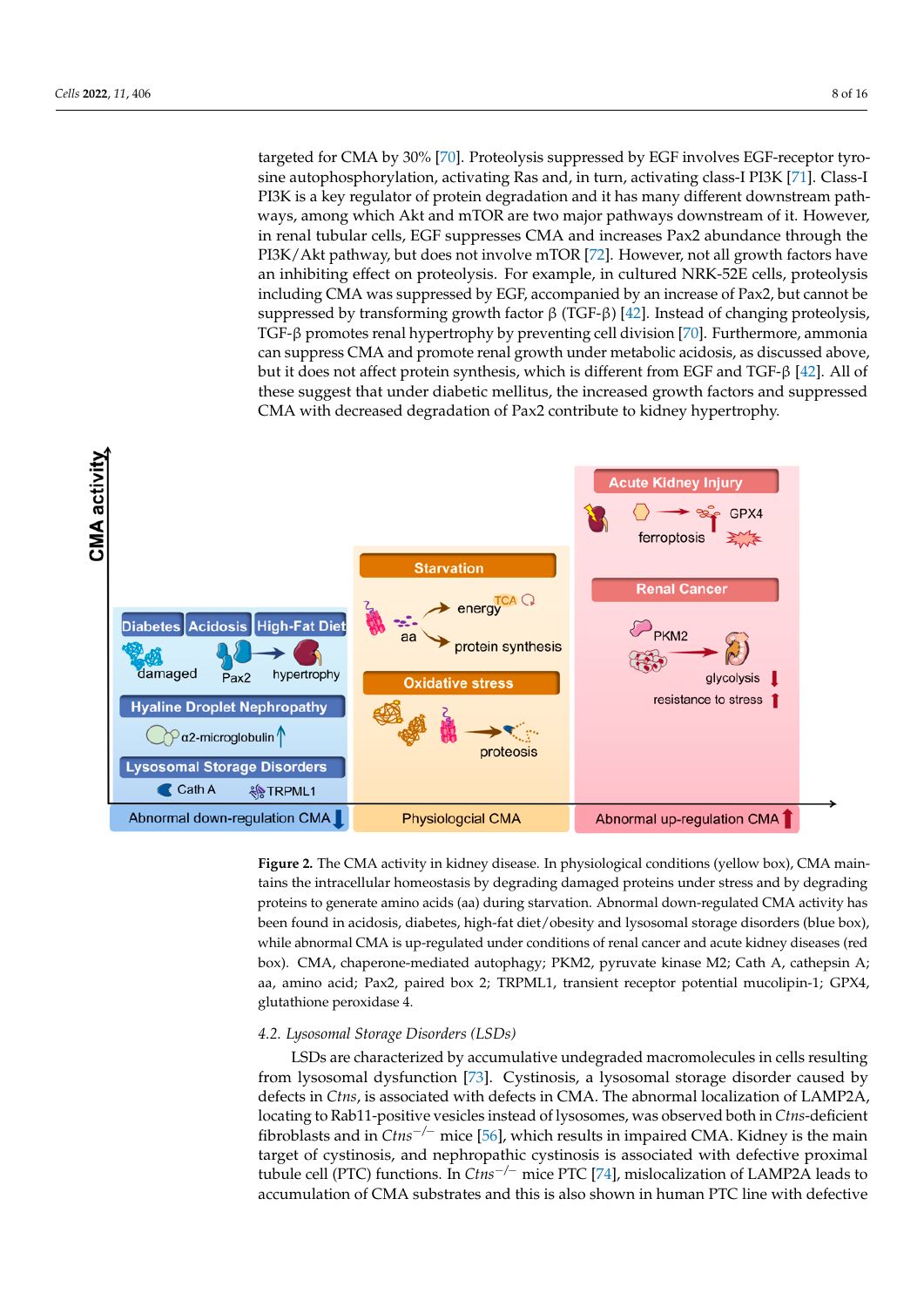cystinosin expression (*Ctns*-KO PTC) [\[75\]](#page-14-5). LAMP2A trafficking is regulated by Rab11 and RILP, two components involved in lysosomal transportation, which are down-regulated in cystinosis. These studies suggest that defective CMA may directly affect PTC function in cystinosis [\[74,](#page-14-4)[75\]](#page-14-5). In *Ctns*−*/*<sup>−</sup> mice PTC, CMA activators rescued LAMP2A mislocalization and increased cell survival [\[74\]](#page-14-4), and in human *Ctns*-KO PTC, CMA activators rescued Rab11 expression and trafficking [\[75\]](#page-14-5), suggesting that CMA up-regulation is a potential strategy for the treatment of cystinosis, independent of therapies of decreasing lysosomal overload such as cysteamine [\[56\]](#page-13-14). However, the mechanism of how CMA deficiency causes PTC defects remains unclear. Additionally, in mucolipidosis Type IV, another LSD caused by mutation in the TRPML1, impaired CMA with decreased levels of LAMP2A causes higher levels of oxidized proteins [\[57\]](#page-13-15). Together, these findings reveal the underlying mechanism of lysosomal storage disorders mediated by CMA.

#### *4.3. Hyaline Droplet Nephropathy*

Hyaline droplets are the result of abnormal lysosomal accumulation of  $\alpha$ 2-microglobulin in the proximal tubules. Toxin-induced hyaline droplet nephropathy is caused by exposure to environmental chemicals and leads to severe cellular damage in kidney [\[58\]](#page-13-16). With increased level of LAMP2A, the toxin-induced accumulation in rats exposed to chemicals is mediated by an increased rate of direct transport into lysosome via CMA [\[58\]](#page-13-16). However, the resistance of  $\alpha$ 2-microglobulin to protease makes  $\alpha$ 2-microglobulin remain inside the lysosomal matrix for a long period of time, therefore leading to abnormal accumulation. Subsequently, single tubule epithelial cell necrosis is followed by sustained regenerative proliferation, and finally generates renal tubule tumors [\[59\]](#page-13-17). The consequent cell proliferation and carcinogenesis is presumably related to decreased CMA activity with dysfunctional lysosomes caused by abnormal accumulation. Besides exposure to toxin, hyaline droplet nephropathy can be induced when other compounds or metabolites bind to  $\alpha$ 2-microglobulin [\[76\]](#page-14-6). For example, several pharmaceutical agents promote the formation and accumulation of hyaline droplets in proximal tubular cells. These agents have an effect on reducing the proteolysis of  $\alpha$ 2-microglobulin in lysosomes [\[77\]](#page-14-7), which is likely associated with decreased CMA activity.

#### *4.4. Chronic Kidney Disease (CKD) and Kidney Aging*

CKD is featured by a premature aging phenotype. A study from the National Health and Nutrition Examination Survey (NHANES) shows that the prevalence of CKD dramatically increased with age [\[78\]](#page-14-8), while another study reveals that the number of people with end-stage kidney disease rises after the age of 45 [\[79\]](#page-14-9). CMA activity declines with aging in almost all tissues [\[16](#page-12-2)[–18\]](#page-12-26), favoring the accumulation of oxidized proteins and organelles such as mitochondria. Mitochondrial dysfunction is common in CKD and is a main cause of poor muscle function [\[19\]](#page-12-3). In addition, Humanin (HN), a mitochondria-associated peptide, has a decreased level of CKD in local muscle [\[19\]](#page-12-3). HN has been reported to protect cells from oxidative stress in aging-related diseases [\[80\]](#page-14-10). In vitro, HN directly activates CMA by enhancing substrate and HSP90 interaction, thus increasing the substrate in lysosomes binding and translocation [\[24\]](#page-12-8). Reduced levels of HN in skeletal muscle and the consequent decreased CMA in CKD patients may be the reason for mitochondrial dysfunction and therefore lead to an accelerated aging process [\[19\]](#page-12-3).

Declined CMA activity with aging might cause the development of kidney aging. It has been shown that the abundance of LAMP2A is reduced in aging, while overexpressing LAMP2A can rescue the age-related decline of CMA, alleviating accumulation of damaged proteins and improving organ function [\[17\]](#page-12-27). Although the number of lysosomes active for CMA increases in old rats, it does not compensate for the decreased LAMP2A levels [\[16\]](#page-12-2). The age-associated alterations in lysosomal membrane lipid dynamics lead to instability and degradation of LAMP2A, which is the major cause of decreased CMA activity with age [\[81\]](#page-14-11), rather than the changes of LAMP2A itself [\[82\]](#page-14-12). A previous study has shown that the rate of binding and up-taking of substrates by lysosomes are both lower in older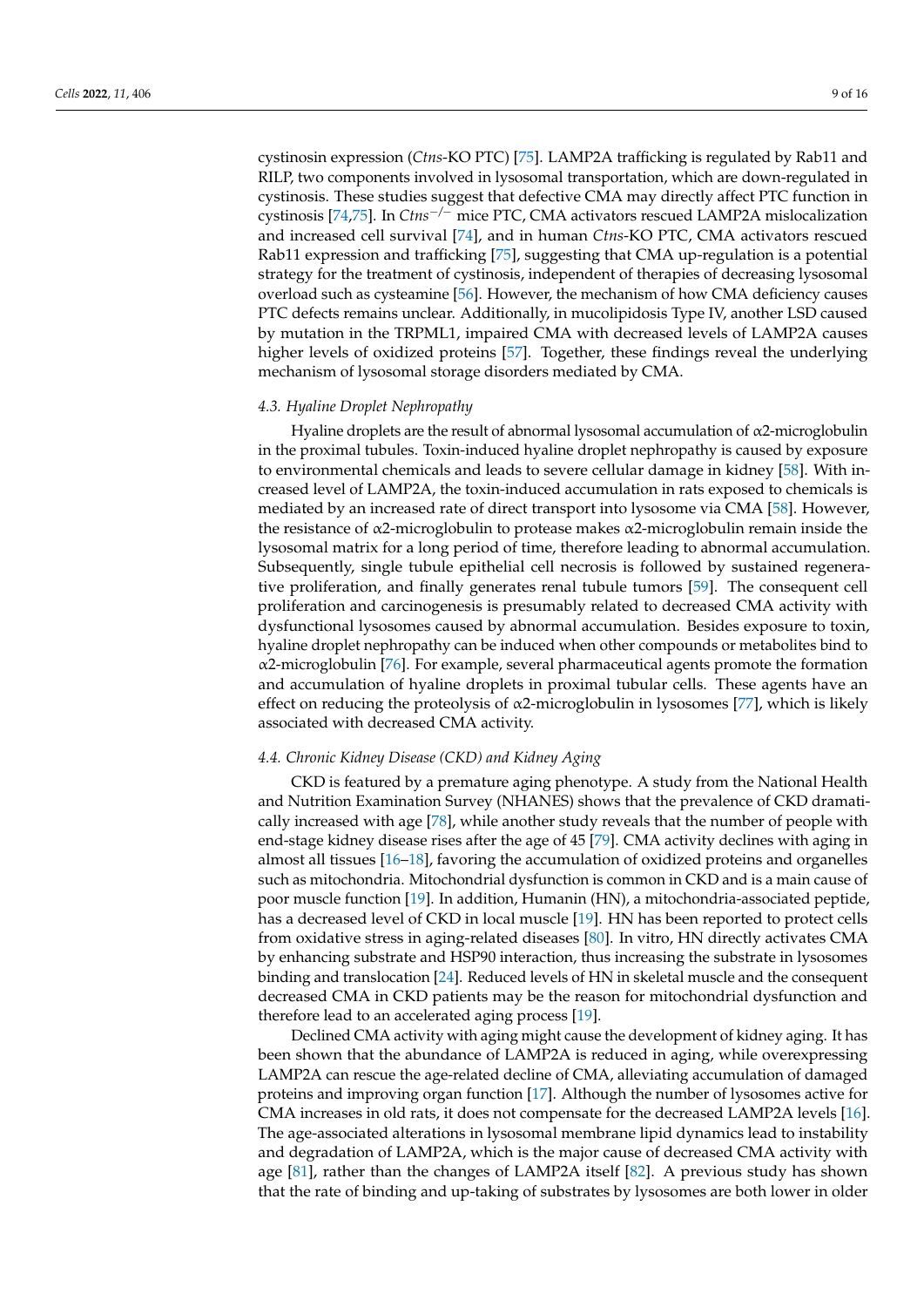rats [\[16\]](#page-12-2). However, the result that the uptaking rate decreased more significantly than binding might associated with the decreased LAMP2A levels with aging. In addition, it is a notable age-related change that alteration in post-translational protein modifications, such as oxidation and glycation [\[83\]](#page-14-13), cannot only produce a KFERQ-like motif, but can also eliminate it. It can be a reason for the less oxidized proteins in lysosomes while there are greater levels of cytosol oxidized proteins in old rats [\[18\]](#page-12-26).

#### *4.5. Acute Kidney Injury (AKI)*

AKI is a common disease with high mortality, which is usually caused by multiple factors such as renal ischemia-reperfusion injury (IRI) and sepsis. Under the condition of AKI, CMA is decreased to ensure cell survival. Production of reactive oxygen species (ROS) and oxidative stress are drivers of AKI-associated pathology. Oxidation not only promotes CMA substrate degradation by lysosomal proteases, but also promotes binding and translocation into the lysosome. This is different from CMA induced by nutrient deprivation to provide amino acids for the synthesis of essential proteins, which is mainly regulated by degradation and relocation of LAMP2A at lysosomal membrane, but not de novo synthesis [\[25\]](#page-12-9). CMA under oxidative stress is mainly induced by upregulating LAMP2A transcription [\[18\]](#page-12-26). Besides, the oxidative modification of substrates also contributes to the activation of CMA, allowing substrates to be more easily degraded via CMA [\[84\]](#page-14-14).

Besides oxidative stress, ferroptosis also plays a pathophysiological role in AKI, which is mediated by the accumulation of lipid peroxides, and GPX4 (glutathione peroxidase 4, a protein containing KFEQR-like motif) is a key repressor of it. Ferroptosis increases LAMP2A levels to promote CMA, and, consequently, promotes degradation of GPX4 [\[60\]](#page-13-18). In the mouse model of IRI-induced AKI, renal tubular ferroptosis is enhanced through promoting the degradation of GXP4 via CMA, with the involvement of legumain [\[61\]](#page-13-19). After inhibiting legumain, ferroptosis and renal injury is attenuated, which suggests that legumain is a potential therapeutic target for AKI [\[61\]](#page-13-19). Further research is still required to gain insight into the role of CMA in AKI.

## *4.6. HFD-Mediated Kidney Injury*

Obesity is a common health issue and a risk factor for type 2 diabetes mellitus. A highfat diet (HFD) or obesity negatively regulates CMA and promotes the development of obesity-related CKD [\[81\]](#page-14-11). A recent study reveals that HFD inhibits CMA by inactivating Pax2, mediating the renal injury [\[63\]](#page-13-21). AMPK is a mediator of macroautophagy and it can be activated by epoxyeicosatrienoic acids (EETs), which are substrates for soluble epoxide hydrolase (sEH) [\[63\]](#page-13-21). Feeding mice with an HFD for eight weeks leads to a significant decrease of Pax2 and AMPK, but an increase of renal sEH. Inhibiting sEH alleviates HFD-mediated kidney injury partly due to the elevated AMPK and Pax2 [\[63\]](#page-13-21). In addition, Pax2 may upregulate AMPK transcriptionally, suggesting a crosstalk between CMA and macroautophagy. Another study that targeted pregnant women shows that, compared to normal weight, HSC70 expression in placental tissues was lower in the obese group, indicating that CMA activity is decreased in maternal obesity [\[85\]](#page-14-15). It has been proven that dietary lipids exhibit an inhibitory effect on CMA activity by the changing lipid composition of the lysosomal membrane, which is a feature of aging [\[25\]](#page-12-9). Therefore, adjusting the dietary lipid intake could prevent CDK against aging.

## *4.7. Renal Cancer*

CMA is upregulated in many kinds of cancer cells and tumors, and the inhibition of CMA in those cells reduces their tumorigenic capabilities [\[86\]](#page-14-16). The tumor microenvironment is characterized by lack of nutrients, hypoxia, and high levels of ROS, all of which are CMA activators. Meanwhile, CMA promotes cancer through sustaining energy homeostasis, proliferation, resistance to stress and a changing tumor microenvironment [\[87\]](#page-14-17). On the other hand, CMA also plays an anti-oncogenic role in normal tissues and prevents malignant transformation [\[87\]](#page-14-17). This explains that in aging or in diseases when CMA activity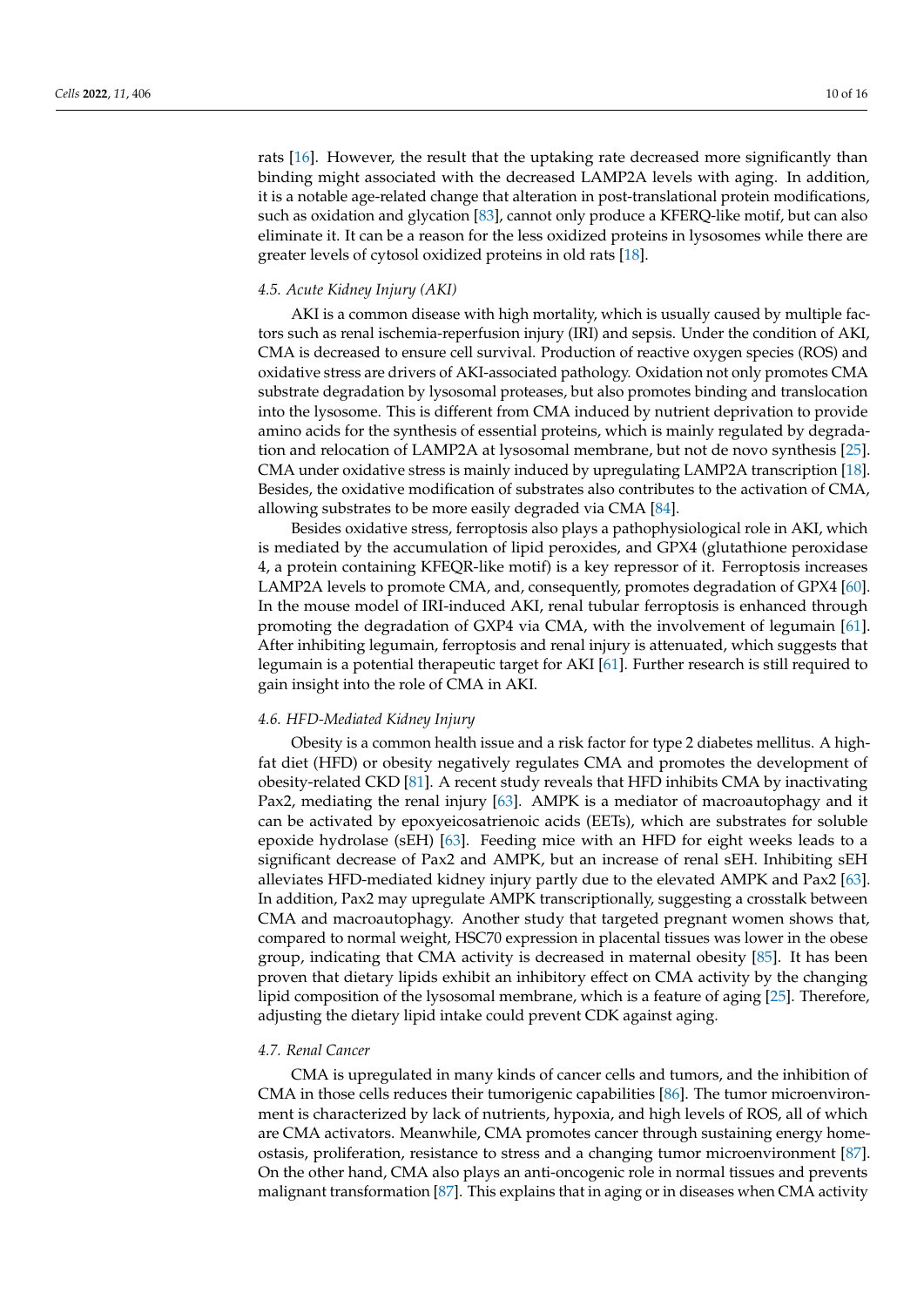is reduced, there is a higher risk of malignant transformation. However, the connection between anti-oncogenic and pro-oncogenic function of CMA remains largely unknown.

A survival analysis of RCC using clinical samples shows that RCC patients with higher expression of LAMP2A have a shorter progression-free survival [\[15\]](#page-12-1), suggesting the negative regulation of CMA in the survival of RCC. A recent study reveals that CMA is activated in renal carcinoma cells and can promote the proliferation and invasion of renal carcinoma cells through pyruvate kinase isoform M2 (PKM2) in vitro [\[62\]](#page-13-20), which plays a crucial role in cancer progression [\[88\]](#page-14-18). Sunitinib is a first-line drug for patients with metastatic advanced-stage RCC, but resistance to sunitinib is a severe threat to patient survival. In the RCC patients who received sunitinib for metastases followed by nephrectomy, the higher expression of LAMP2A suggests that LAMP2A-mediated CMA plays an important role in the resistance to sunitinib [\[15\]](#page-12-1). Therefore, CMA inhibitors might not only suppress proliferation and invasion of RCC, but also help overcome sunitinib resistance [\[15](#page-12-1)[,62\]](#page-13-20). In addition, the inhibition of PKM2 could also be a potential therapy target of RCC [\[62\]](#page-13-20). Besides, Silibinin, a natural flavonoid from milk thistle, inhibits the development of RCC xenografts in vivo, accompanied by decreased HSC70 and LAMP2A, suggesting that the strong anti-proliferative effect of silibinin on RCC is mediated by CMA [\[89\]](#page-14-19). In summary, although these studies indicate new therapeutics targeting CMA, determining the signaling pathways which mediate the effect of these drugs on CMA in animal models of RCC is urgently needed prior to the beginning of human clinical trials.

## *4.8. Other Kidney Diseases*

Variants of apolipoprotein L1 gene (APOL1) are associated with progressive nondiabetic nephropathy, cardiovascular disease, as well as immune-associated renal diseases, including lupus nephritis [\[90,](#page-14-20)[91\]](#page-14-21). CMA in the APOL1 mediated nephropathy has not been pursued yet, although activated macroautophagy has been reported in lupus mice and patients with lupus nephritis [\[92–](#page-14-22)[95\]](#page-14-23). HSC70 and LAMP2A are overexpressed in MRL/lpr B cells, both at the surface and intracellularly [\[64\]](#page-13-22). Studies have shown that spliceosomal peptide P140 (sequence 131-151 of the U1-70K protein phosphorylated at Ser140) alleviates the activity of systemic lupus erythematosus in a phase II clinical trial [\[96,](#page-15-0)[97\]](#page-15-1), and decreases proteinuria in MRL/lpr lupus-prone mice [\[98\]](#page-15-2). Interestingly, P140 could bind with HSC70, thereby decreasing its expression in MRL/lpr splenic B cells and impairing the refolding properties [\[99\]](#page-15-3). P140 interferes with CMA also, in part, by diminishing the recruitment of HSP90, resulting in destabilization of LAMP2A at the lysosomal membrane. This therapeutic effect of P140 on lupus nephritis, not acting as an immunosuppressant, indicates the potential role of CMA in this disease.

Autosomal dominant polycystic kidney disease (ADPKD) is the commonest lifethreatening hereditary disease, most of which is caused by a mutation in either the PKD1 or PKD2 gene [\[100\]](#page-15-4). Macroautophagy has been shown to be suppressed in cell [\[101,](#page-15-5)[102\]](#page-15-6), zebra fish [\[103\]](#page-15-7) and mouse models of PKD [\[65\]](#page-13-23). The renal mRNA expression of *Atg* genes, such as *Atg12*, *Atg3*, *beclin1*, and *p62*, is decreased in the PKD mouse model [\[104\]](#page-15-8). The role of CMA in this disease is still unknown. However, cyst formation in PKD leads to localized areas of hypoxia, as evidenced by increased HIF-1 $\alpha$  in PKD kidneys, which is the substrate of CMA [\[65\]](#page-13-23), and HIF-1 $\alpha$  degradation via CMA is known as a major regulator of HIF-1 activity [\[105\]](#page-15-9). In addition, the activated mTORC2 signaling indicated by increases of pAKT1 Ser473 is observed in polycystic kidney [\[66\]](#page-13-24). As discussed above, mTORC2 exerts a negative regulation on CMA. These reasons suggest that an impaired CMA activity may exert an important effect in PDK. Further study of CMA in PKD is merited, especially as increased mTOR activity and apoptosis are features of PKD.

Macroutophagy is suppressed in the podocytes of patients with immunoglobulin A nephropathy (IgAN) [\[106,](#page-15-10)[107\]](#page-15-11), and partially mediated through activated mTORC1 [\[108\]](#page-15-12). It is still unknown whether CMA is involved in the pathogenesis of IgAN. As for other glomerular diseases, of which injury and loss of podocytes are leading factors, little evidence of CMA has been found. This may be attributed to the fact that macroautophagy is the pre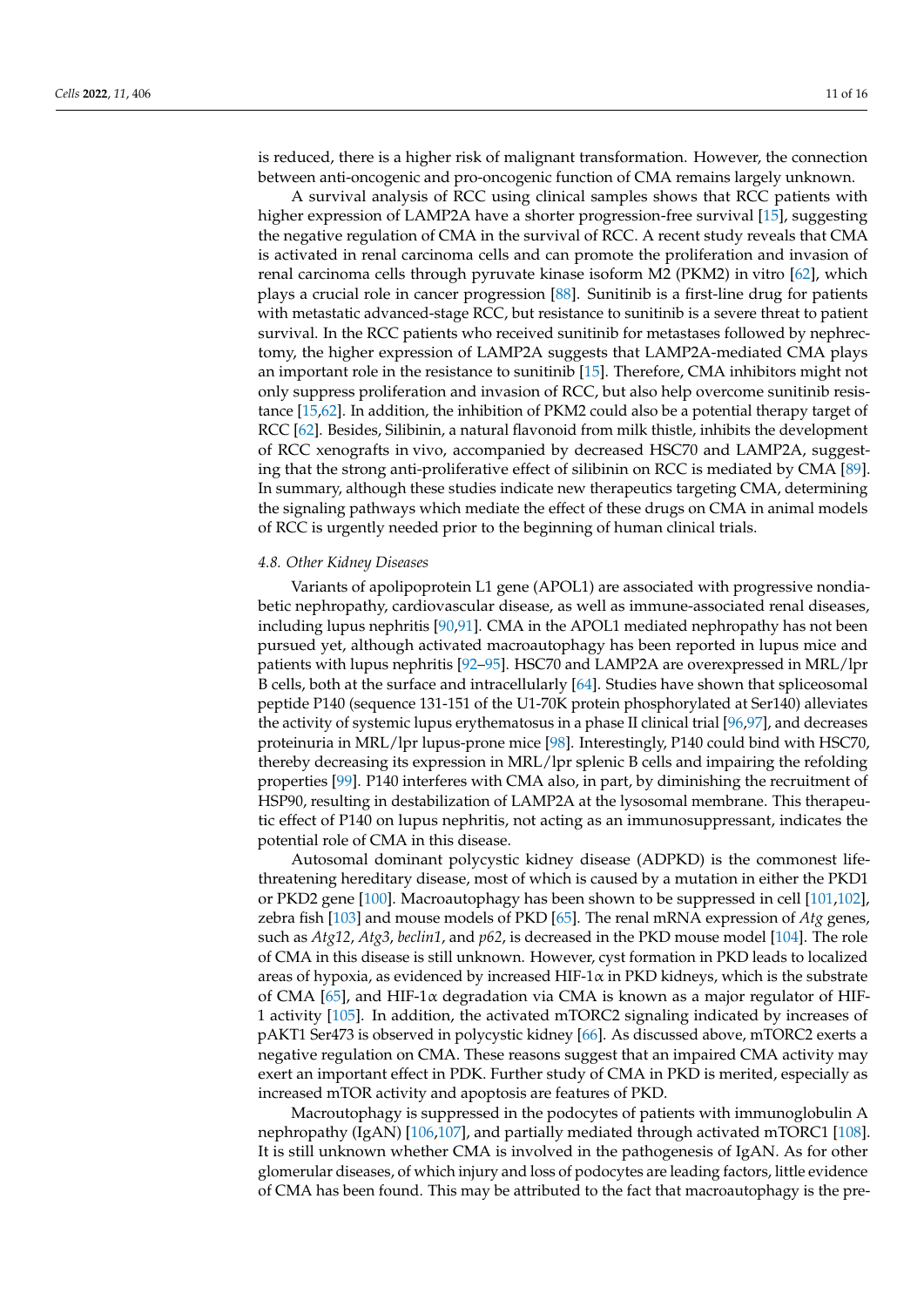dominant form of autophagy in glomerular podocytes under basal conditions [\[109\]](#page-15-13), while CMA is the predominant form of autophagy in the basal state of the mature tubule [\[14\]](#page-12-0).

#### **5. Conclusions Remarks and Future Perspectives**

CMA, a major pathway of the proteostasis network, plays important regulatory roles in kidney by selectively degrading key cellular proteins. The proximal tubule has high basal levels of CMA activity, and restoration of CMA benefits the aging-related tubular alternations. Accumulating evidence suggests that CMA is involved in the pathogenesis of many kidney diseases, and several proteins actively participating in the pathogenesis of kidney diseases bear KFERQ motifs. What is the role of CMA in the glomerulus, as well as in the renal morphogenesis and development? Is the protective effect of CMA restoration repeatable in CKD and diabetic nephropathy? How do we selectively upregulate CMA in the proximal tubule? What are the selective inhibitors or activators of CMA? A series of questions surrounding the regulation and implication of CMA in kidney diseases remain unanswered. Nevertheless, with the progress on the measurement and regulation of CMA activity in vivo, understanding the cellular functions and uncovering the clinical scenario of targeting CMA in the treatment of kidney diseases is expectable.

**Author Contributions:** Conceptualization, X.T. and D.W.; writing-review and editing, S.W., Z.Y., X.T. and D.W. All authors have read and agreed to the published version of the manuscript.

**Funding:** This work was supported by National Natural Science Foundation of China: 81872554 (X.T.), 82000708 (D.W.); and National College Student Innovation and Entrepreneurship Training Program of China: 201910055106 (S.W. and Z.Y.).

**Institutional Review Board Statement:** Not applicable.

**Informed Consent Statement:** Not applicable.

**Data Availability Statement:** Not applicable.

**Conflicts of Interest:** The authors declare that they have no conflict of interest.

#### **References**

- <span id="page-11-0"></span>1. Levine, B.; Kroemer, G. Biological Functions of Autophagy Genes: A Disease Perspective. *Cell* **2019**, *176*, 11–42. [\[CrossRef\]](http://doi.org/10.1016/j.cell.2018.09.048) [\[PubMed\]](http://www.ncbi.nlm.nih.gov/pubmed/30633901)
- <span id="page-11-1"></span>2. Kaur, J.; Debnath, J. Autophagy at the crossroads of catabolism and anabolism. *Nat. Rev. Mol. Cell Biol.* **2015**, *16*, 461–472. [\[CrossRef\]](http://doi.org/10.1038/nrm4024) [\[PubMed\]](http://www.ncbi.nlm.nih.gov/pubmed/26177004)
- <span id="page-11-2"></span>3. Mizushima, N.; Komatsu, M. Autophagy: Renovation of Cells and Tissues. *Cell* **2011**, *147*, 728–741. [\[CrossRef\]](http://doi.org/10.1016/j.cell.2011.10.026) [\[PubMed\]](http://www.ncbi.nlm.nih.gov/pubmed/22078875)
- <span id="page-11-3"></span>4. Oku, M.; Sakai, Y. Three Distinct Types of Microautophagy Based on Membrane Dynamics and Molecular Ma-chineries. *Bioessays* **2018**, *40*, e1800008. [\[CrossRef\]](http://doi.org/10.1002/bies.201800008) [\[PubMed\]](http://www.ncbi.nlm.nih.gov/pubmed/29708272)
- <span id="page-11-4"></span>5. Sahu, R.; Kaushik, S.; Clement, C.C.; Cannizzo, E.S.; Scharf, B.; Follenzi, A.; Potolicchio, I.; Nieves, E.; Cuervo, A.M.; Santambrogio, L. Microautophagy of cytosolic proteins by late endosomes. *Dev Cell.* **2011**, *20*, 131–139. [\[CrossRef\]](http://doi.org/10.1016/j.devcel.2010.12.003) [\[PubMed\]](http://www.ncbi.nlm.nih.gov/pubmed/21238931)
- <span id="page-11-5"></span>6. Massey, A.C.; Kaushik, S.; Sovak, G.; Kiffin, R.; Cuervo, A.M. Consequences of the selective blockage of chaperone-mediated autophagy. *Proc. Natl. Acad. Sci. USA* **2006**, *103*, 5805–5810. [\[CrossRef\]](http://doi.org/10.1073/pnas.0507436103)
- <span id="page-11-6"></span>7. Schneider, J.L.; Villarroya, J.; Diaz-Carretero, A.; Patel, B.; Urbanska, A.M.; Thi, M.M.; Villarroya, F.; Santambrogio, L.; Cuervo, A.M. Loss of hepatic chaperone-mediated autophagy accelerates proteostasis failure in aging. *Aging Cell* **2015**, *14*, 249–264. [\[CrossRef\]](http://doi.org/10.1111/acel.12310)
- <span id="page-11-7"></span>8. Cuervo, A.M.; Knecht, E.; Terlecky, S.R.; Dice, J.F. Activation of a selective pathway of lysosomal proteolysis in rat liver by prolonged starvation. *Am. J. Physiol. Physiol.* **1995**, *269*, C1200–C1208. [\[CrossRef\]](http://doi.org/10.1152/ajpcell.1995.269.5.C1200)
- <span id="page-11-8"></span>9. Kaushik, S.; Cuervo, A.M. The coming of age of chaperone-mediated autophagy. *Nat. Rev. Mol. Cell Biol.* **2018**, *19*, 365–381. [\[CrossRef\]](http://doi.org/10.1038/s41580-018-0001-6)
- <span id="page-11-9"></span>10. Dice, J.F. Peptide sequences that target cytosolic proteins for lysosomal proteolysis. *Trends Biochem. Sci.* **1990**, *15*, 305–309. [\[CrossRef\]](http://doi.org/10.1016/0968-0004(90)90019-8)
- <span id="page-11-10"></span>11. Tekirdag, K.; Cuervo, A.M. Chaperone-mediated autophagy and endosomal microautophagy: Joint by a chaper-one. *J. Biol. Chem.* **2018**, *293*, 5414–5424. [\[CrossRef\]](http://doi.org/10.1074/jbc.R117.818237)
- <span id="page-11-11"></span>12. Dice, J.F.; Terlecky, S.R. Targeting of cytosolic proteins to lysosomes for degradation. *Crit. Rev. Ther. Drug Carr. Syst.* **1990**, *7*, 211–233.
- <span id="page-11-12"></span>13. Liu, S.; Hartleben, B.; Kretz, O.; Wiech, T.; Igarashi, P.; Mizushima, N.; Walz, G.; Huber, T.B. Autophagy plays a critical role in kidney tubule maintenance, aging and ischemia-reperfusion injury. *Autophagy* **2012**, *8*, 826–837. [\[CrossRef\]](http://doi.org/10.4161/auto.19419) [\[PubMed\]](http://www.ncbi.nlm.nih.gov/pubmed/22617445)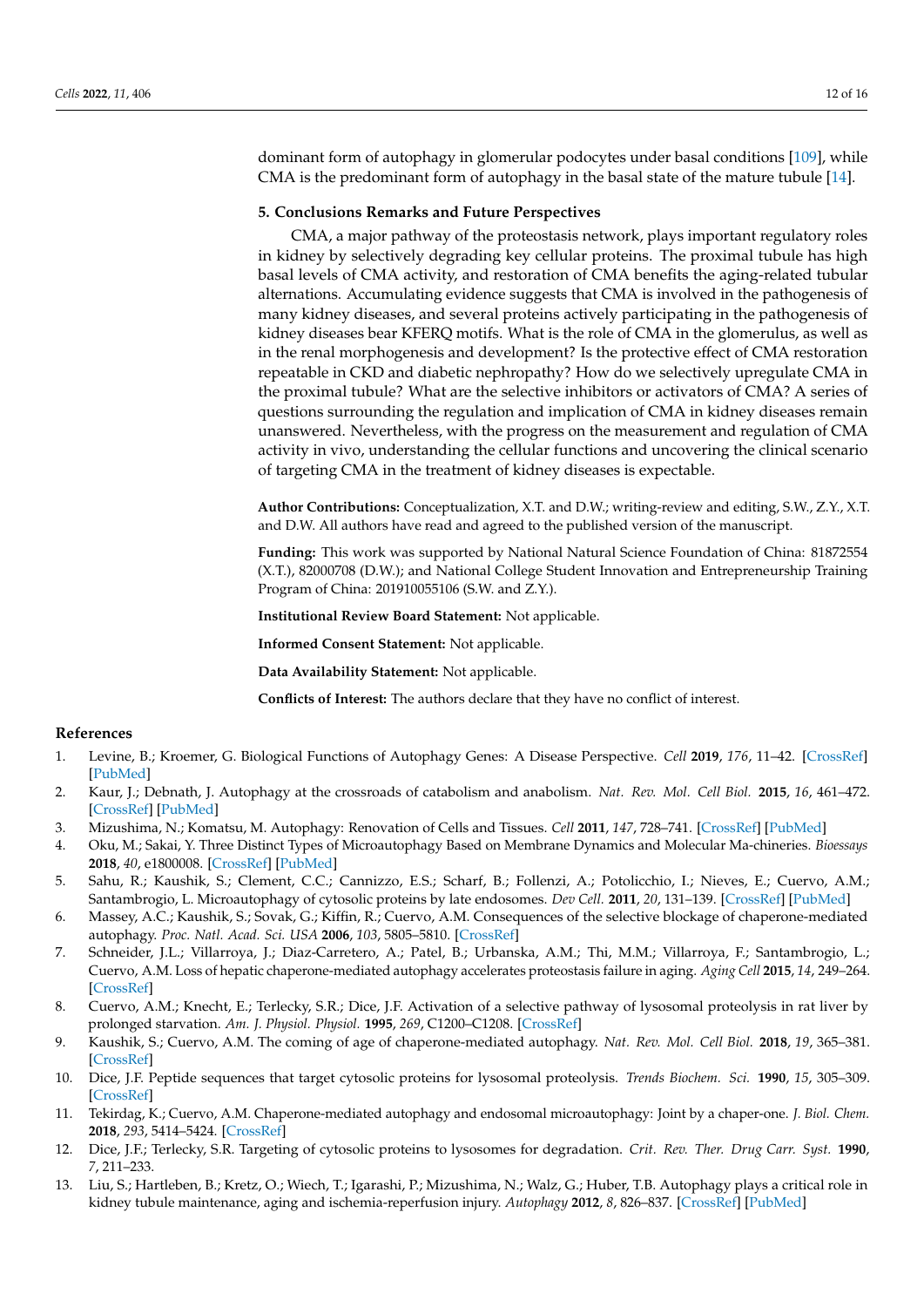- <span id="page-12-0"></span>14. Franch, H.A. Chaperone-Mediated Autophagy in the Kidney: The Road More Traveled. *Semin. Nephrol.* **2014**, *34*, 72–83. [\[CrossRef\]](http://doi.org/10.1016/j.semnephrol.2013.11.010) [\[PubMed\]](http://www.ncbi.nlm.nih.gov/pubmed/24485032)
- <span id="page-12-1"></span>15. Nishikawa, R.; Osaki, M.; Sasaki, R.; Ishikawa, M.; Yumioka, T.; Yamaguchi, N.; Iwamoto, H.; Honda, M.; Kabuta, T.; Takenaka, A.; et al. Splice variants of lyso-some-associated membrane proteins 2A and 2B are involved in sunitinib resistance in human renal cell carcinoma cells. *Oncol. Rep.* **2020**, *44*, 1810–1820.
- <span id="page-12-2"></span>16. Cuervo, A.M.; Dice, J.F. Age-related Decline in Chaperone-mediated Autophagy. *J. Biol. Chem.* **2000**, *275*, 31505–31513. [\[CrossRef\]](http://doi.org/10.1074/jbc.M002102200) [\[PubMed\]](http://www.ncbi.nlm.nih.gov/pubmed/10806201)
- <span id="page-12-27"></span>17. Zhang, C.; Cuervo, A.M. Restoration of chaperone-mediated autophagy in aging liver improves cellular mainte-nance and hepatic function. *Nat. Med.* **2008**, *14*, 959–965. [\[CrossRef\]](http://doi.org/10.1038/nm.1851)
- <span id="page-12-26"></span>18. Kiffin, R.; Christian, C.; Knecht, E.; Cuervo, A.M. Activation of Chaperone-mediated Autophagy during Oxidative Stress. *Mol. Biol. Cell* **2004**, *15*, 4829–4840. [\[CrossRef\]](http://doi.org/10.1091/mbc.e04-06-0477)
- <span id="page-12-3"></span>19. Liu, C.; Gidlund, E.-K.; Witasp, A.; Qureshi, A.R.; Söderberg, M.; Thorell, A.; Nader, G.A.; Barany, P.; Stenvinkel, P.; Von Walden, F. Reduced skeletal muscle expression of mitochondrial-derived peptides humanin and MOTS-C and Nrf2 in chronic kidney disease. *Am. J. Physiol. Physiol.* **2019**, *317*, F1122–F1131. [\[CrossRef\]](http://doi.org/10.1152/ajprenal.00202.2019)
- <span id="page-12-4"></span>20. Sooparb, S.; Price, S.R.; Shaoguang, J.; Franch, H.A. Suppression of chaperone-mediated autophagy in the renal cor-tex during acute diabetes mellitus. *Kidney Int.* **2004**, *65*, 2135–2144. [\[CrossRef\]](http://doi.org/10.1111/j.1523-1755.2004.00639.x)
- <span id="page-12-5"></span>21. Kirchner, P.; Bourdenx, M.; Madrigal-Matute, J.; Tiano, S.; Diaz, A.; Bartholdy, B.A.; Will, B.; Cuervo, A.M. Proteome-wide analysis of chaperone-mediated autophagy targeting motifs. *PLoS Biol.* **2019**, *17*, e3000301. [\[CrossRef\]](http://doi.org/10.1371/journal.pbio.3000301)
- <span id="page-12-6"></span>22. Cuervo, A.M.; Dice, J.F. A Receptor for the Selective Uptake and Degradation of Proteins by Lysosomes. *Science* **1996**, *273*, 501–503. [\[CrossRef\]](http://doi.org/10.1126/science.273.5274.501) [\[PubMed\]](http://www.ncbi.nlm.nih.gov/pubmed/8662539)
- <span id="page-12-7"></span>23. Bandyopadhyay, U.; Kaushik, S.; Varticovski, L.; Cuervo, A.M. The chaperone-mediated autophagy receptor organiz-es in dynamic protein complexes at the lysosomal membrane. *Mol. Cell. Biol.* **2008**, *28*, 5747–5763. [\[CrossRef\]](http://doi.org/10.1128/MCB.02070-07)
- <span id="page-12-8"></span>24. Gong, Z.; Tasset, I.; Diaz, A.; Anguiano, J.; Tas, E.; Cui, L.; Kuliawat, R.; Liu, H.; Kühn, B.; Cuervo, A.M.; et al. Humanin is an endogenous activator of chaperone-mediated autophagy. *J. Cell Biol.* **2017**, *217*, 635–647. [\[CrossRef\]](http://doi.org/10.1083/jcb.201606095) [\[PubMed\]](http://www.ncbi.nlm.nih.gov/pubmed/29187525)
- <span id="page-12-9"></span>25. Cuervo, A.; Dice, J. Regulation of Lamp2a Levels in the Lysosomal Membrane. *Traffic* **2000**, *1*, 570–583. [\[CrossRef\]](http://doi.org/10.1034/j.1600-0854.2000.010707.x) [\[PubMed\]](http://www.ncbi.nlm.nih.gov/pubmed/11208145)
- <span id="page-12-10"></span>26. Bandyopadhyay, U.; Sridhar, S.; Kaushik, S.; Kiffin, R.; Cuervo, A.M. Identification of Regulators of Chaperone-Mediated Autophagy. *Mol. Cell* **2010**, *39*, 535–547. [\[CrossRef\]](http://doi.org/10.1016/j.molcel.2010.08.004) [\[PubMed\]](http://www.ncbi.nlm.nih.gov/pubmed/20797626)
- <span id="page-12-11"></span>27. Arias, E.; Koga, H.; Diaz, A.; Mocholi, E.; Patel, B.; Cuervo, A.M. Lysosomal mTORC2/PHLPP1/Akt Regulate Chaperone-Mediated Autophagy. *Mol. Cell* **2015**, *59*, 270–284. [\[CrossRef\]](http://doi.org/10.1016/j.molcel.2015.05.030)
- <span id="page-12-12"></span>28. Kaushik, S.; Massey, A.C.; Cuervo, A.M. Lysosome membrane lipid microdomains: Novel regulators of chaperone-mediated autophagy. *EMBO J.* **2006**, *25*, 3921–3933. [\[CrossRef\]](http://doi.org/10.1038/sj.emboj.7601283)
- <span id="page-12-13"></span>29. Cuervo, A.M.; Mann, L.; Bonten, E.J.; D'Azzo, A.; Dice, J.F. Cathepsin A regulates chaperone-mediated autophagy through cleavage of the lysosomal receptor. *EMBO J.* **2003**, *22*, 47–59. [\[CrossRef\]](http://doi.org/10.1093/emboj/cdg002)
- <span id="page-12-14"></span>30. Pajares, M.; Rojo, A.I.; Arias, E.; Díaz-Carretero, A.; Cuervo, A.M.; Cuadrado, A. Transcription factor NFE2L2/NRF2 mod-ulates chaperone-mediated autophagy through the regulation of LAMP2A. *Autophagy* **2018**, *14*, 1310–1322. [\[CrossRef\]](http://doi.org/10.1080/15548627.2018.1474992)
- <span id="page-12-15"></span>31. Park, C.; Suh, Y.; Cuervo, A.M. Regulated degradation of Chk1 by chaperone-mediated autophagy in response to DNA damage. *Nat. Commun.* **2015**, *6*, 1–14. [\[CrossRef\]](http://doi.org/10.1038/ncomms7823)
- <span id="page-12-16"></span>32. Valdor, R.; Mocholi, E.; Botbol, Y.; Guerrero-Ros, I.; Chandra, D.; Koga, H.; Gravekamp, C.; Cuervo, A.M.; Macian, F. Chaperonemediated autophagy regu-lates T cell responses through targeted degradation of negative regulators of T cell activation. *Nat. Immunol.* **2014**, *15*, 1046–1054. [\[CrossRef\]](http://doi.org/10.1038/ni.3003)
- <span id="page-12-17"></span>33. Anguiano, J.; Garner, T.P.; Mahalingam, M.; Das, B.C.; Gavathiotis, E.; Cuervo, A.M. Chemical modulation of chaperone-mediated autophagy by retinoic acid derivatives. *Nat. Chem. Biol.* **2013**, *9*, 374–382. [\[CrossRef\]](http://doi.org/10.1038/nchembio.1230)
- <span id="page-12-18"></span>34. Cuervo, A.M.; Dice, J.F.; Knecht, E. A population of rat liver lysosomes responsible for the selective uptake and deg-radation of cytosolic proteins. *J. Biol. Chem.* **1997**, *272*, 5606–5615. [\[CrossRef\]](http://doi.org/10.1074/jbc.272.9.5606) [\[PubMed\]](http://www.ncbi.nlm.nih.gov/pubmed/9038169)
- <span id="page-12-19"></span>35. Agarraberes, F.A.; Terlecky, S.R.; Dice, J.F. An intralysosomal hsp70 is required for a selective pathway of lysosomal protein degradation. *J. Cell. Biol.* **1997**, *137*, 825–834. [\[CrossRef\]](http://doi.org/10.1083/jcb.137.4.825)
- <span id="page-12-20"></span>36. Agarraberes, F.A.; Dice, J.F. A molecular chaperone complex at the lysosomal membrane is required for protein translocation. *J. Cell Sci.* **2001**, *114 Pt 13*, 2491–2499. [\[CrossRef\]](http://doi.org/10.1242/jcs.114.13.2491)
- <span id="page-12-21"></span>37. Sautin, Y.Y.; Lu, M.; Gaugler, A.; Zhang, L.; Gluck, S.L. Phosphatidylinositol 3-Kinase-Mediated Effects of Glucose on Vacuolar H<sup>+</sup> -ATPase Assembly, Translocation, and Acidification of Intracellular Compartments in Renal Epithelial Cells. *Mol. Cell. Biol.* **2005**, *25*, 575–589. [\[CrossRef\]](http://doi.org/10.1128/MCB.25.2.575-589.2005) [\[PubMed\]](http://www.ncbi.nlm.nih.gov/pubmed/15632060)
- <span id="page-12-22"></span>38. Kohio, H.P.; Adamson, A.L. Glycolytic control of vacuolar-type ATPase activity: A mechanism to regulate influenza viral infection. *Virology* **2013**, *444*, 301–309. [\[CrossRef\]](http://doi.org/10.1016/j.virol.2013.06.026) [\[PubMed\]](http://www.ncbi.nlm.nih.gov/pubmed/23876457)
- <span id="page-12-23"></span>39. Forgac, M.; McGuire, C.; Stransky, L.; Cotter, K. Regulation of V-ATPase activity. *Front. Biosci.* **2017**, *22*, 609–622. [\[CrossRef\]](http://doi.org/10.2741/4506) [\[PubMed\]](http://www.ncbi.nlm.nih.gov/pubmed/27814636)
- <span id="page-12-24"></span>40. Franch, H.A.; Preisig, P.A. NH4Cl-induced hypertrophy is mediated by weak base effects and is independent of cell cycle processes. *Am. J. Physiol. Physiol.* **1996**, *270*, C932–C938. [\[CrossRef\]](http://doi.org/10.1152/ajpcell.1996.270.3.C932)
- <span id="page-12-25"></span>41. Ling, H.; Vamvakas, S.; Gekle, M.; Schaefer, L.; Teschner, M.; Schaefer, R.M.; Heidland, A. Role of lysosomal cathepsin activities in cell hypertrophy induced by NH4Cl in cultured renal proximal tubule cells. *J. Am. Soc. Nephrol.* **1996**, *7*, 73–80. [\[CrossRef\]](http://doi.org/10.1681/ASN.V7173)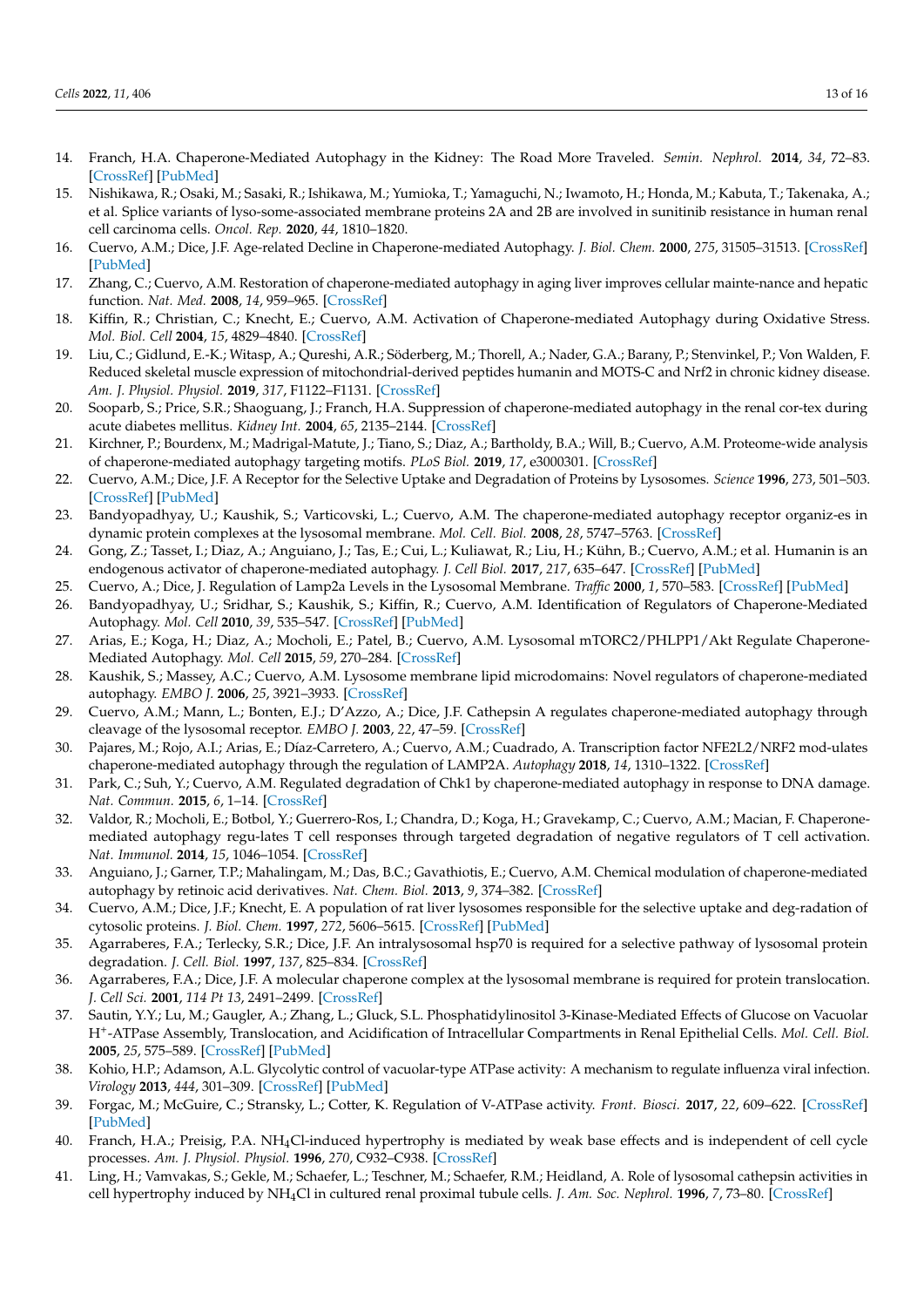- <span id="page-13-0"></span>42. Franch, H.A.; Sooparb, S.; Du, J.; Brown, N.S. A Mechanism Regulating Proteolysis of Specific Proteins during Renal Tubular Cell Growth. *J. Biol. Chem.* **2001**, *276*, 19126–19131. [\[CrossRef\]](http://doi.org/10.1074/jbc.M101777200)
- <span id="page-13-1"></span>43. Porter, K.; Nallathambi, J.; Lin, Y.; Liton, P.B. Lysosomal basification and decreased autophagic flux in oxidatively stressed trabecular meshwork cells: Implications for glaucoma pathogenesis. *Autophagy* **2013**, *9*, 581–594. [\[CrossRef\]](http://doi.org/10.4161/auto.23568) [\[PubMed\]](http://www.ncbi.nlm.nih.gov/pubmed/23360789)
- <span id="page-13-2"></span>44. Yang, G.; Murashige, D.S.; Humphrey, S.; James, D.E. A Positive Feedback Loop between Akt and mTORC2 via SIN1 Phosphorylation. *Cell Rep.* **2015**, *12*, 937–943. [\[CrossRef\]](http://doi.org/10.1016/j.celrep.2015.07.016)
- <span id="page-13-3"></span>45. Endicott, S.J.; Ziemba, Z.J.; Beckmann, L.J.; Boynton, D.N.; Miller, R.A. Inhibition of class I PI3K enhances chaperone-mediated autophagy. *J. Cell Biol.* **2020**, *219*, e202001031. [\[CrossRef\]](http://doi.org/10.1083/jcb.202001031) [\[PubMed\]](http://www.ncbi.nlm.nih.gov/pubmed/33048163)
- <span id="page-13-4"></span>46. Li, W.; Zhu, J.; Dou, J.; She, H.; Tao, K.; Xu, H.; Yang, Q.; Mao, Z. Phosphorylation of LAMP2A by p38 MAPK couples ER stress to chaperone-mediated autophagy. *Nat. Commun.* **2017**, *8*, 1763. [\[CrossRef\]](http://doi.org/10.1038/s41467-017-01609-x)
- <span id="page-13-5"></span>47. Obayashi, H.; Nagano, Y.; Takahashi, T.; Seki, T.; Tanaka, S.; Sakai, N.; Matsumoto, M.; Maruyama, H. Histone deacetylase 10 knockout activates chaperone-mediated autophagy and accelerates the decomposition of its substrate. *Biochem. Biophys. Res. Commun.* **2020**, *523*, 246–252. [\[CrossRef\]](http://doi.org/10.1016/j.bbrc.2019.12.048)
- <span id="page-13-6"></span>48. Sato, M.; Ueda, E.; Konno, A.; Hirai, H.; Kurauchi, Y.; Hisatsune, A.; Katsuki, H.; Seki, T. Glucocorticoids negatively regulates chaper-one mediated autophagy and microautophagy. *Biochem. Biophys. Res. Commun.* **2020**, *528*, 199–205. [\[CrossRef\]](http://doi.org/10.1016/j.bbrc.2020.04.132) [\[PubMed\]](http://www.ncbi.nlm.nih.gov/pubmed/32487317)
- <span id="page-13-7"></span>49. Zhang, T.; Liu, J.; Shen, S.; Tong, Q.; Ma, X.; Lin, L. SIRT3 promotes lipophagy and chaperon-mediated autophagy to protect hepatocytes against lipotoxicity. *Cell Death Differ.* **2020**, *27*, 329–344. [\[CrossRef\]](http://doi.org/10.1038/s41418-019-0356-z)
- <span id="page-13-8"></span>50. Wang, Y.; Chang, J.; Wang, Z.Q.; Li, Y. Sirt3 promotes the autophagy of HK-2 human proximal tubular epithelial cells via the inhibition of Notch-1/Hes-1 signaling. *Mol. Med. Rep.* **2021**, *24*, 634. [\[CrossRef\]](http://doi.org/10.3892/mmr.2021.12273)
- <span id="page-13-9"></span>51. Massey, A.; Kiffin, R.; Cuervo, A.M. Pathophysiology of chaperone-mediated autophagy. *Int. J. Biochem. Cell Biol.* **2004**, *36*, 2420–2434. [\[CrossRef\]](http://doi.org/10.1016/j.biocel.2004.04.010) [\[PubMed\]](http://www.ncbi.nlm.nih.gov/pubmed/15325582)
- <span id="page-13-10"></span>52. Cuervo, A.M.; Hu, W.; Lim, B.; Dice, J.F. IkappaB is a substrate for a selective pathway of lysosomal proteolysis. *Mol. Biol. Cell.* **1998**, *9*, 1995–2010. [\[CrossRef\]](http://doi.org/10.1091/mbc.9.8.1995)
- <span id="page-13-11"></span>53. Kaushik, S.; Cuervo, A.M. Degradation of lipid droplet-associated proteins by chaperone-mediated autophagy facilitates lipolysis. *Nat. Cell Biol.* **2015**, *17*, 759–770. [\[CrossRef\]](http://doi.org/10.1038/ncb3166)
- <span id="page-13-12"></span>54. Finn, P.F.; Dice, J.F.; Chiu, P.C.N.; Chung, M.-K.; Tsang, H.-Y.; Koistinen, R.; Koistinen, H.; Seppala, M.; Lee, K.-F.; Yeung, W.S. Ketone Bodies Stimulate Chaperone-mediatedAutophagy. *J. Biol. Chem.* **2005**, *280*, 25864–25870. [\[CrossRef\]](http://doi.org/10.1074/jbc.M502456200)
- <span id="page-13-13"></span>55. Finn, P.F.; Dice, J.F. Proteolytic and lipolytic responses to starvation. *Nutrition* **2006**, *22*, 830–844. [\[CrossRef\]](http://doi.org/10.1016/j.nut.2006.04.008)
- <span id="page-13-14"></span>56. Napolitano, G.; Johnson, J.L.; He, J.; Rocca, C.; Monfregola, J.; Pestonjamasp, K.; Cherqui, S.; Catz, S.D. Impairment of chaperonemediated autophagy leads to selective lysosomal degradation defects in the lysosomal storage disease cystinosis. *EMBO Mol. Med.* **2015**, *7*, 158–174. [\[CrossRef\]](http://doi.org/10.15252/emmm.201404223) [\[PubMed\]](http://www.ncbi.nlm.nih.gov/pubmed/25586965)
- <span id="page-13-15"></span>57. Venugopal, B.; Mesires, N.T.; Kennedy, J.C.; Curcio-Morelli, C.; Laplante, J.M.; Dice, J.F.; Slaugenhaupt, S.A. Chaperone-mediated au-tophagy is defective in mucolipidosis type IV. *J. Cell. Physiol.* **2009**, *219*, 344–353. [\[CrossRef\]](http://doi.org/10.1002/jcp.21676)
- <span id="page-13-16"></span>58. Cuervo, A.M.; Hildebrand, H.; Bomhard, E.M.; Dice, J.F. Direct lysosomal uptake of α2-microglobulin contributes to chemically induced nephropathy. *Kidney Int.* **1999**, *55*, 529–545. [\[CrossRef\]](http://doi.org/10.1046/j.1523-1755.1999.00268.x)
- <span id="page-13-17"></span>59. Hard, G.C.; Rodgers, I.S.; Baetcke, K.P.; Richards, W.L.; McGaughy, R.E.; Valcovic, L.R. Hazard Evaluation of Chemicals That Cause Accumulation of α 2u -Globulin, Hyaline Droplet Nephropathy, and Tubule Neoplasia in the Kidneys of Male Rats. *Environ. Health Perspect.* **1993**, *99*, 313. [\[CrossRef\]](http://doi.org/10.2307/3431508) [\[PubMed\]](http://www.ncbi.nlm.nih.gov/pubmed/7686485)
- <span id="page-13-18"></span>60. Wu, Z.; Geng, Y.; Lu, X.; Shi, Y.; Wu, G.; Zhang, M.; Shan, B.; Pan, H.; Yuan, J. Chaperone-mediated autophagy is involved in the execution of ferroptosis. *Proc. Natl. Acad. Sci. USA* **2019**, *116*, 2996–3005. [\[CrossRef\]](http://doi.org/10.1073/pnas.1819728116) [\[PubMed\]](http://www.ncbi.nlm.nih.gov/pubmed/30718432)
- <span id="page-13-19"></span>61. Chen, C.; Wang, D.; Yu, Y.; Zhao, T.; Min, N.; Wu, Y.; Kang, L.; Zhao, Y.; Du, L.; Zhang, M.; et al. Legumain promotes tubular ferroptosis by facilitating chaper-one-mediated autophagy of GPX4 in AKI. *Cell Death Dis.* **2021**, *12*, 65. [\[CrossRef\]](http://doi.org/10.1038/s41419-020-03362-4)
- <span id="page-13-20"></span>62. Xiao, S.; Xu, G.; Wang, Z.; Chong, T. Chaperon-mediated autophagy can promote proliferation and invasion of renal carcinoma cells and inhibit apoptosis through PKM. *Oncol. Rep.* **2021**, *46*, 1–9. [\[CrossRef\]](http://doi.org/10.3892/or.2021.8165)
- <span id="page-13-21"></span>63. Luo, Y.; Wu, M.-Y.; Deng, B.-Q.; Huang, J.; Hwang, S.H.; Li, M.-Y.; Zhou, C.-Y.; Zhang, Q.-Y.; Yu, H.-B.; Zhao, D.-K.; et al. Inhibition of soluble epoxide hydrolase attenuates a high-fat diet-mediated renal injury by activating PAX2 and AMPK. *Proc. Natl. Acad. Sci. USA* **2019**, *116*, 5154–5159. [\[CrossRef\]](http://doi.org/10.1073/pnas.1815746116)
- <span id="page-13-22"></span>64. Macri, C.; Tasset, I.; Schall, N.; Page, N.; Briand, J.-P.; Cuervo, A.M.; Muller, S.; Wang, F. Modulation of deregulated chaperonemediated autophagy by a phosphopeptide. *Autophagy* **2015**, *11*, 472–486. [\[CrossRef\]](http://doi.org/10.1080/15548627.2015.1017179)
- <span id="page-13-23"></span>65. Belibi, F.; Zafar, I.; Ravichandran, K.; Segvic, A.B.; Jani, A.; Ljubanovic, D.G.; Edelstein, C.L. Hypoxia-inducible factor-1α (HIF-1α) and autophagy in polycystic kidney disease (PKD). *Am. J. Physiol.-Ren. Physiol.* **2011**, *300*, F1235–F1243. [\[CrossRef\]](http://doi.org/10.1152/ajprenal.00348.2010)
- <span id="page-13-24"></span>66. Belibi, F.; Ravichandran, K.; Zafar, I.; He, Z.; Edelstein, C.L. mTORC1/2 and rapamycin in female Han:SPRD rats with polycystic kidney disease. *Am. J. Physiol. Renal. Physiol.* **2011**, *300*, F236–F244. [\[CrossRef\]](http://doi.org/10.1152/ajprenal.00129.2010)
- <span id="page-13-25"></span>67. Belfiore, F.; Rabuazzo, A.; Iannello, S.; Campione, R.; Vasta, D. Anabolic response of some tissues to diabetes. *Biochem. Med. Metab. Biol.* **1986**, *35*, 149–155. [\[CrossRef\]](http://doi.org/10.1016/0885-4505(86)90069-1)
- <span id="page-13-26"></span>68. Franch, H.A. Pathways of proteolysis affecting renal cell growth. *Curr. Opin. Nephrol. Hypertens.* **2002**, *11*, 445–450. [\[CrossRef\]](http://doi.org/10.1097/00041552-200207000-00012) [\[PubMed\]](http://www.ncbi.nlm.nih.gov/pubmed/12105396)
- <span id="page-13-27"></span>69. Hammerman, M.R.; O'Shea, M.; Miller, S.B. Role of growth factors in regulation of renal growth. *Annu. Rev. Physiol.* **1993**, *55*, 305–321. [\[CrossRef\]](http://doi.org/10.1146/annurev.ph.55.030193.001513) [\[PubMed\]](http://www.ncbi.nlm.nih.gov/pubmed/8466178)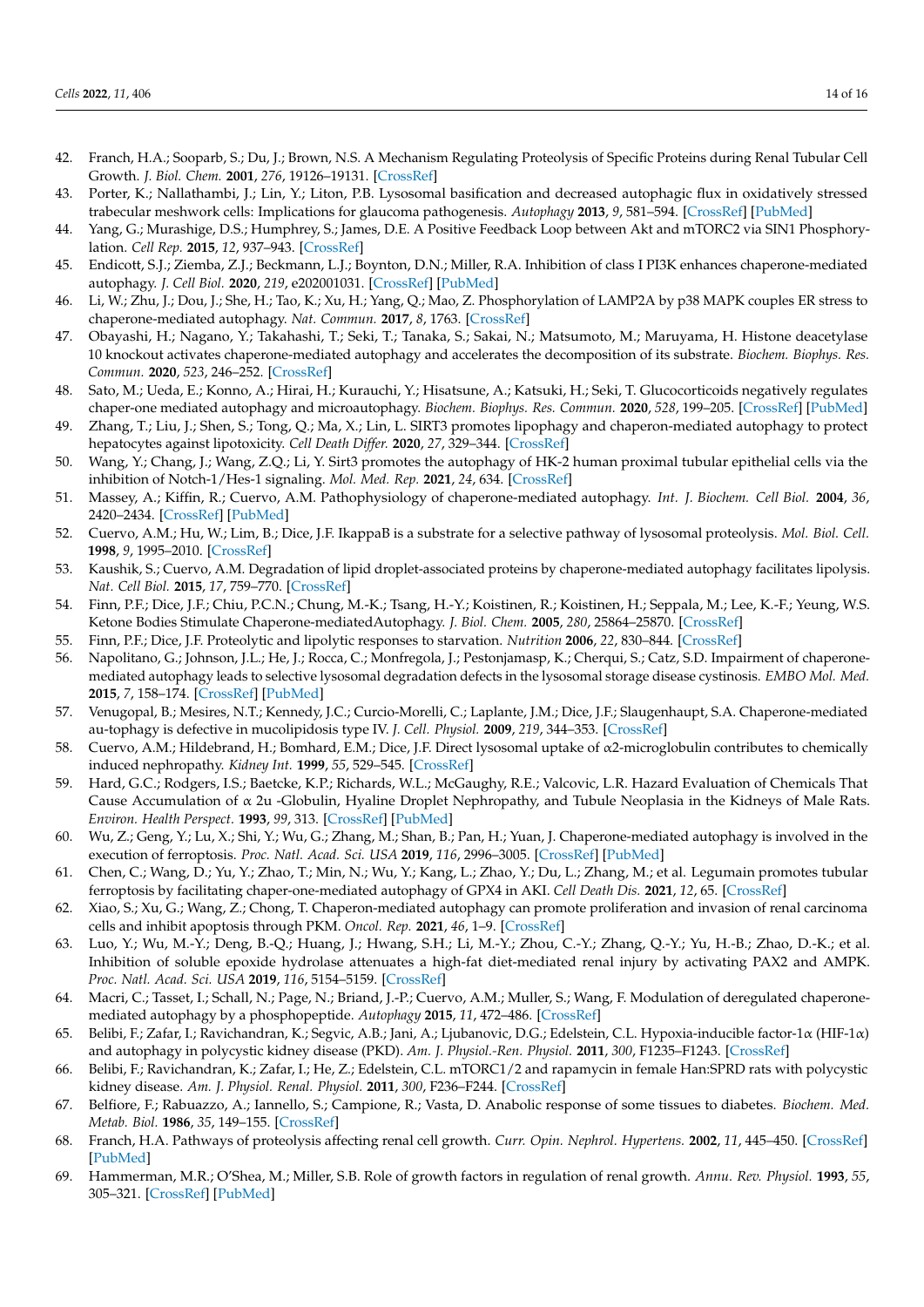- <span id="page-14-0"></span>70. Franch, H.A.; Curtis, P.V.; Mitch, W.E. Mechanisms of renal tubular cell hypertrophy: Mitogen-induced suppression of proteolysis. *Am. J. Physiol. Content* **1997**, *273*, C843–C851. [\[CrossRef\]](http://doi.org/10.1152/ajpcell.1997.273.3.C843) [\[PubMed\]](http://www.ncbi.nlm.nih.gov/pubmed/9316404)
- <span id="page-14-1"></span>71. Franch, H.A.; Wang, X.; Sooparb, S.; Brown, N.S.; Du, J. Phosphatidylinositol 3-kinase activity is required for epidermal growth factor to suppress proteolysis. *J. Am. Soc. Nephrol.* **2002**, *13*, 903–909. [\[CrossRef\]](http://doi.org/10.1681/ASN.V134903)
- <span id="page-14-2"></span>72. Shen, W.; Brown, N.S.; Finn, P.F.; Dice, J.F.; Franch, H.A. Akt and Mammalian target of rapamycin regulate separate sys-tems of proteolysis in renal tubular cells. *J. Am. Soc. Nephrol.* **2006**, *17*, 2414–2423. [\[CrossRef\]](http://doi.org/10.1681/ASN.2005111157) [\[PubMed\]](http://www.ncbi.nlm.nih.gov/pubmed/16885413)
- <span id="page-14-3"></span>73. Lieberman, A.P.; Puertollano, R.; Raben, N.; Slaugenhaupt, S.; Walkley, S.U.; Ballabio, A. Autophagy in lysosomal stor-age disorders. *Autophagy* **2012**, *8*, 719–730. [\[CrossRef\]](http://doi.org/10.4161/auto.19469) [\[PubMed\]](http://www.ncbi.nlm.nih.gov/pubmed/22647656)
- <span id="page-14-4"></span>74. Zhang, J.; Johnson, J.L.; He, J.; Napolitano, G.; Ramadass, M.; Rocca, C.; Kiosses, W.B.; Bucci, C.; Xin, Q.; Gavathiotis, E.; et al. Cystinosin, the small GTPase Rab11, and the Rab7 effector RILP regulate intracellular trafficking of the chaperone-mediated autophagy receptor LAMP2A. *J. Biol. Chem.* **2017**, *292*, 10328–10346. [\[CrossRef\]](http://doi.org/10.1074/jbc.M116.764076)
- <span id="page-14-5"></span>75. Zhang, J.; He, J.; Johnson, J.L.; Rahman, F.; Gavathiotis, E.; Cuervo, A.M.; Catz, S.D. Chaperone-Mediated Autophagy Upregulation Rescues Megalin Expression and Localization in Cystinotic Proximal Tubule Cells. *Front. Endocrinol.* **2019**, *10*, 21. [\[CrossRef\]](http://doi.org/10.3389/fendo.2019.00021)
- <span id="page-14-6"></span>76. Brott, D.A.; Bentley, P.; Nadella, M.V.; Thurman, D.; Fikes, J.; Cheatham, L.; McGrath, F.; Luo, W.; Kinter, L.B. Renal biomarker changes associated with hyaline droplet nephropathy in rats are time and potentially compound dependent. *Toxicology* **2013**, *303*, 133–138. [\[CrossRef\]](http://doi.org/10.1016/j.tox.2012.11.003) [\[PubMed\]](http://www.ncbi.nlm.nih.gov/pubmed/23159986)
- <span id="page-14-7"></span>77. Read, N.G. The role of lysosomes in hyaline droplet nephropathy induced by a variety of pharmacological agents in the male rat. *Histochem. J.* **1991**, *23*, 436–443. [\[CrossRef\]](http://doi.org/10.1007/BF01041373) [\[PubMed\]](http://www.ncbi.nlm.nih.gov/pubmed/1743991)
- <span id="page-14-8"></span>78. Coresh, J.; Selvin, E.; Stevens, L.A.; Manzi, J.; Kusek, J.W.; Eggers, P.; Van Lente, F.; Levey, A.S. Prevalence of Chronic Kidney Disease in the United States. *J. Am. Med. Assoc.* **2007**, *298*, 2038–2047. [\[CrossRef\]](http://doi.org/10.1001/jama.298.17.2038) [\[PubMed\]](http://www.ncbi.nlm.nih.gov/pubmed/17986697)
- <span id="page-14-9"></span>79. Collins, A.J.; Foley, R.N.; Herzog, C.; Chavers, B.; Gilbertson, D.; Ishani, A.; Kasiske, B.; Liu, J.; Mau, L.-W.; McBean, M.; et al. US Renal Data System 2010 Annual Data Report. *Am. J. Kidney Dis.* **2011**, *57*, A8-526. [\[CrossRef\]](http://doi.org/10.1053/j.ajkd.2010.10.007)
- <span id="page-14-10"></span>80. Cai, H.; Liu, Y.; Men, H.; Zheng, Y. Protective Mechanism of Humanin Against Oxidative Stress in Aging-Related Car-diovascular Diseases. *Front. Endocrinol.* **2021**, *12*, 683151. [\[CrossRef\]](http://doi.org/10.3389/fendo.2021.683151)
- <span id="page-14-11"></span>81. Rodriguez-Navarro, J.A.; Kaushik, S.; Koga, H.; Dall'Armi, C.; Shui, G.; Wenk, M.R.; Di Paolo, G.; Cuervo, A.M. Inhibitory effect of dietary lipids on chaperone-mediated autophagy. *Proc. Natl. Acad. Sci. USA* **2012**, *109*, E705–E714. [\[CrossRef\]](http://doi.org/10.1073/pnas.1113036109)
- <span id="page-14-12"></span>82. Kiffin, R.; Kaushik, S.; Zeng, M.; Bandyopadhyay, U.; Zhang, C.; Massey, A.C.; Martinez-Vicente, M.; Cuervo, A.M. Altered dynamics of the lysosomal receptor for chaperone-mediated autophagy with age. *J. Cell Sci.* **2007**, *120 Pt 5*, 782–791. [\[CrossRef\]](http://doi.org/10.1242/jcs.001073)
- <span id="page-14-13"></span>83. Rajawat, Y.S.; Hilioti, Z.; Bossis, I. Aging: Central role for autophagy and the lysosomal degradative system. *Ageing Res. Rev.* **2009**, *8*, 199–213. [\[CrossRef\]](http://doi.org/10.1016/j.arr.2009.05.001)
- <span id="page-14-14"></span>84. Kaushik, S.; Cuervo, A. Autophagy as a cell-repair mechanism: Activation of chaperone-mediated autophagy during oxidative stress. *Mol. Asp. Med.* **2006**, *27*, 444–454. [\[CrossRef\]](http://doi.org/10.1016/j.mam.2006.08.007)
- <span id="page-14-15"></span>85. Diceglie, C.; Anelli, G.M.; Martelli, C.; Serati, A.; Lo Dico, A.; Lisso, F.; Parisi, F.; Novielli, C.; Paleari, R.; Cetin, I.; et al. Placental Antioxidant Defenses and Autopha-gy-Related Genes in Maternal Obesity and Gestational Diabetes Mellitus. *Nutrients* **2021**, *13*, 1303. [\[CrossRef\]](http://doi.org/10.3390/nu13041303)
- <span id="page-14-16"></span>86. Kon, M.; Kiffin, R.; Koga, H.; Chapochnick, J.; Macian, F.; Varticovski, L.; Cuervo, A.M. Chaperone-mediated autophagy is re-quired for tumor growth. *Sci. Transl. Med.* **2011**, *3*, 109ra17. [\[CrossRef\]](http://doi.org/10.1126/scitranslmed.3003182) [\[PubMed\]](http://www.ncbi.nlm.nih.gov/pubmed/22089453)
- <span id="page-14-17"></span>87. Arias, E.; Cuervo, A.M. Pros and Cons of Chaperone-Mediated Autophagy in Cancer Biology. *Trends Endocrinol. Metab.* **2020**, *31*, 53–66. [\[CrossRef\]](http://doi.org/10.1016/j.tem.2019.09.007)
- <span id="page-14-18"></span>88. Li, Y.-H.; Li, X.-F.; Liu, J.-T.; Wang, H.; Fan, L.-L.; Li, J.; Sun, G.-P. PKM2, a potential target for regulating cancer. *Gene* **2018**, *668*, 48–53. [\[CrossRef\]](http://doi.org/10.1016/j.gene.2018.05.038) [\[PubMed\]](http://www.ncbi.nlm.nih.gov/pubmed/29775756)
- <span id="page-14-19"></span>89. Zeng, J.; Liu, W.; Li, F.; Sun, Y.; Li, L.; Wang, X.; He, D. MP92-15 suppression of chaperone-mediated autophagy: A novel mechanism of action of silibimin against bladder and renal cancer. *J. Urol.* **2016**, *195*, e1167. [\[CrossRef\]](http://doi.org/10.1016/j.juro.2016.02.2648)
- <span id="page-14-20"></span>90. Blazer, A.D.; Clancy, R.M. ApoL1 and the Immune Response of Patients with Systemic Lupus Erythematosus. *Curr. Rheumatol. Rep.* **2017**, *19*, 13. [\[CrossRef\]](http://doi.org/10.1007/s11926-017-0637-9)
- <span id="page-14-21"></span>91. Freedman, B.I.; Langefeld, C.D.; Andringa, K.K.; Croker, J.A.; Williams, A.H.; Garner, N.E.; Birmingham, D.J.; Hebert, L.A.; Hicks, P.J.; Segal, M.S.; et al. End-stage renal disease in African Americans with lupus nephritis is associated with APOL1. *Arthritis Rheumatol.* **2014**, *66*, 390–396. [\[CrossRef\]](http://doi.org/10.1002/art.38220)
- <span id="page-14-22"></span>92. Qi, Y.-Y.; Zhou, X.-J.; Cheng, F.-J.; Hou, P.; Ren, Y.-L.; Wang, S.-X.; Zhao, M.-H.; Yang, L.; Martinez, J.; Zhang, H. Increased autophagy is cytoprotective against podocyte injury induced by antibody and interferon-α in lupus nephritis. *Ann. Rheum. Dis.* **2018**, *77*, 1799–1809. [\[CrossRef\]](http://doi.org/10.1136/annrheumdis-2018-213028) [\[PubMed\]](http://www.ncbi.nlm.nih.gov/pubmed/30209031)
- 93. Li, B.; Yue, Y.; Dong, C.; Shi, Y.; Xiong, S. Blockade of macrophage autophagy ameliorates activated lymphocytes-derived DNA induced murine lupus possibly via inhibition of proinflammatory cytokine production. *Clin. Exp. Rheumatol.* **2014**, *32*, 705–714. [\[PubMed\]](http://www.ncbi.nlm.nih.gov/pubmed/25151985)
- 94. Clarke, A.J.; Ellinghaus, U.; Cortini, A.; Stranks, A.; Simon, A.K.; Botto, M.; Vyse, T.J. Autophagy is activated in systemic lupus erythematosus and required for plasmablast development. *Ann. Rheum. Dis.* **2015**, *74*, 912–920. [\[CrossRef\]](http://doi.org/10.1136/annrheumdis-2013-204343) [\[PubMed\]](http://www.ncbi.nlm.nih.gov/pubmed/24419333)
- <span id="page-14-23"></span>95. Weindel, C.G.; Richey, L.J.; Bolland, S.; Mehta, A.J.; Kearney, J.F.; Huber, B.T. B cell autophagy mediates TLR7-dependent autoimmunity and inflammation. *Autophagy* **2015**, *11*, 1010–1024. [\[CrossRef\]](http://doi.org/10.1080/15548627.2015.1052206)